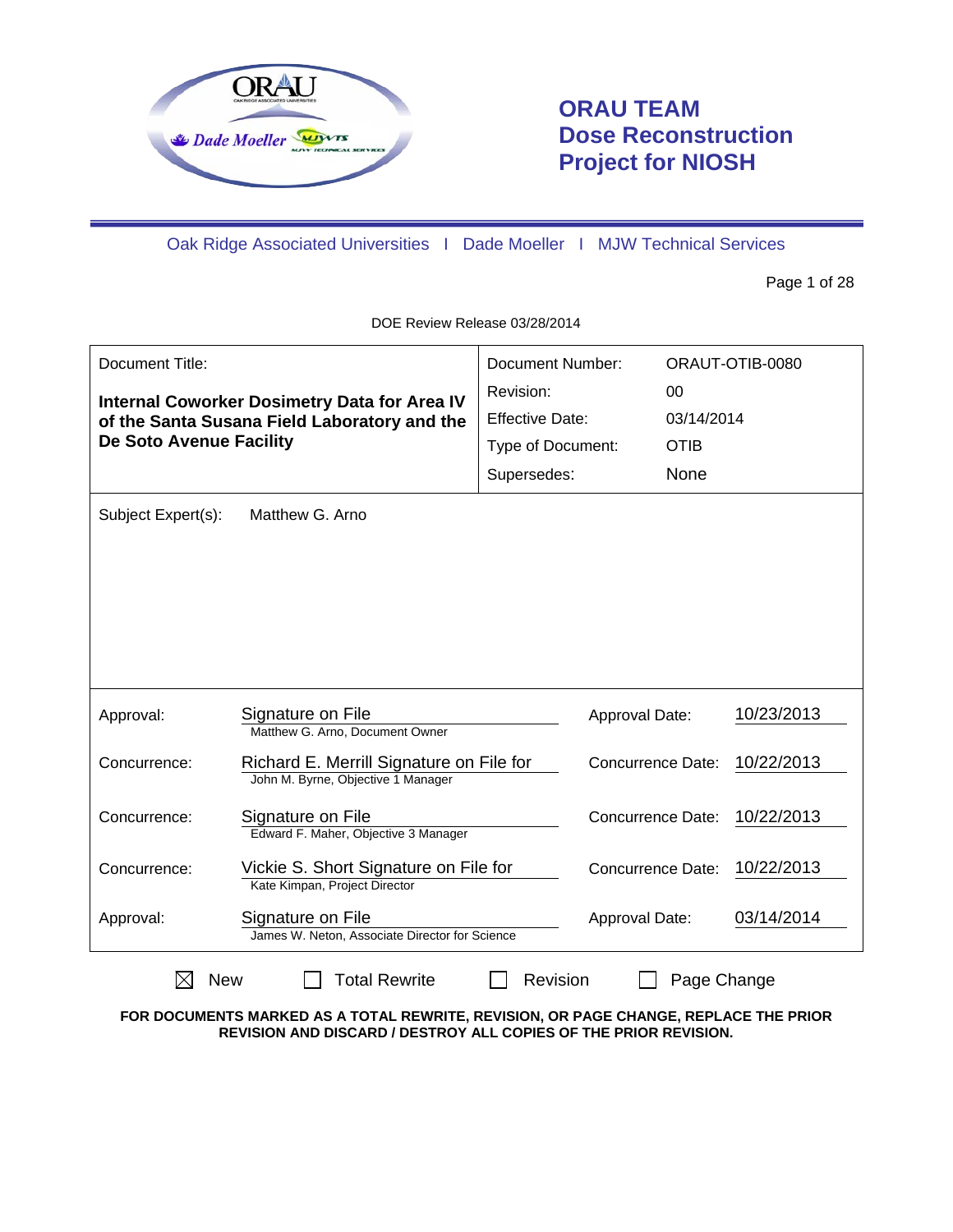## **PUBLICATION RECORD**

| <b>EFFECTIVE</b> | <b>REVISION</b> |                                                                                                                                                                                                                                                  |
|------------------|-----------------|--------------------------------------------------------------------------------------------------------------------------------------------------------------------------------------------------------------------------------------------------|
| <b>DATE</b>      | <b>NUMBER</b>   | <b>DESCRIPTION</b>                                                                                                                                                                                                                               |
| 03/14/2014       | 00              | New technical information bulletin to provide internal coworker data<br>for SSFL workers. Incorporates formal internal and NIOSH review<br>comments. Training required: As determined by the Objective<br>Manager. Initiated by Matthew G. Arno. |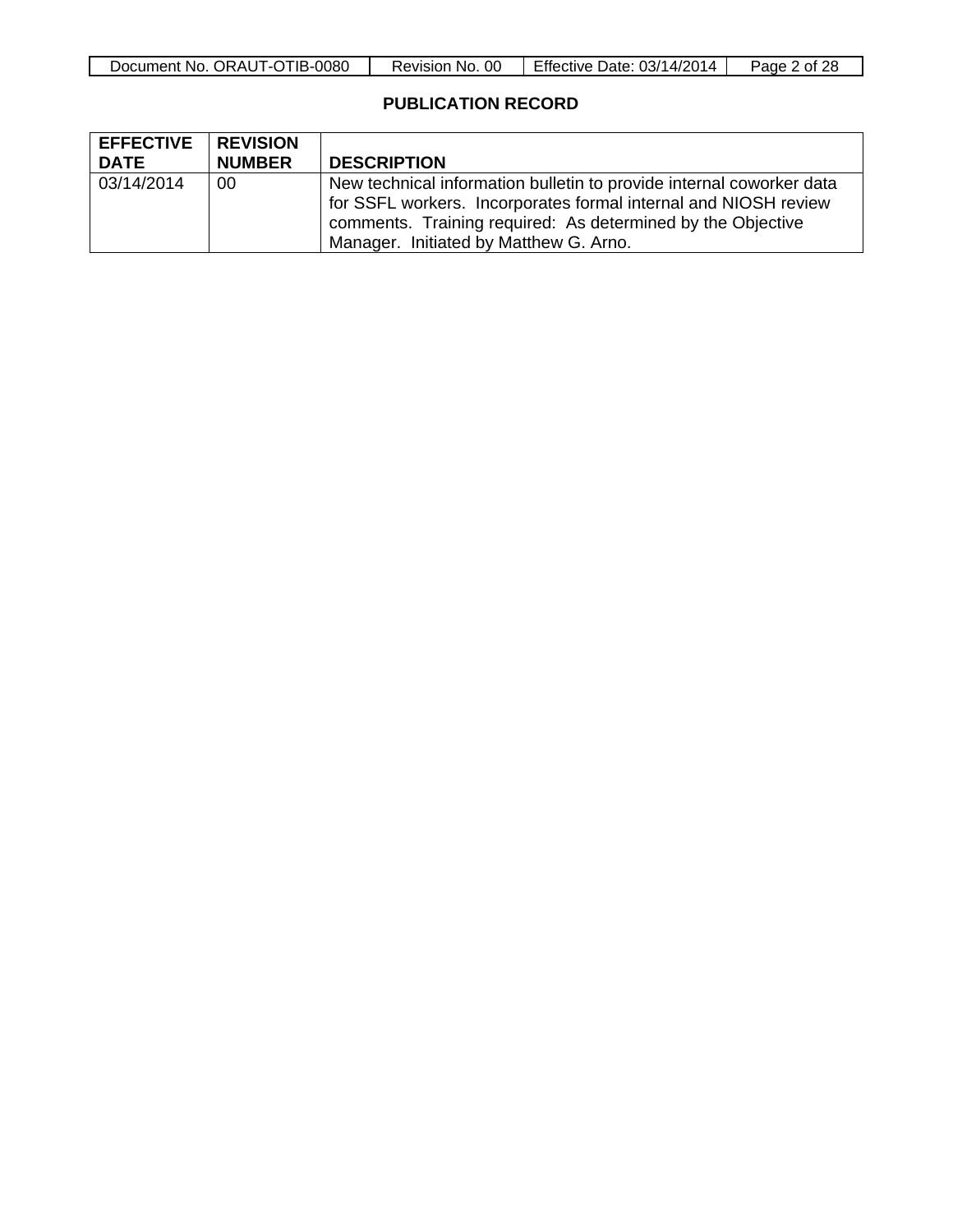| Document No. ORAUT-OTIB-0080 | Revision No. 00 | Effective Date: 03/14/2014 | Page 3 of 28 |
|------------------------------|-----------------|----------------------------|--------------|

# **TABLE OF CONTENTS**

| <b>SECTION</b> |                                 | <b>TITLE</b> | <b>PAGE</b> |
|----------------|---------------------------------|--------------|-------------|
|                |                                 |              |             |
| 1.0            |                                 |              |             |
| 2.0            |                                 |              |             |
| 3.0            | 3.1<br>3.2<br>3.3<br>3.4<br>3.5 |              |             |
| 4.0            | 4.1<br>4.2<br>4.3<br>4.4<br>4.5 |              |             |
| 5.0            | 5.1<br>5.2<br>5.3               |              |             |
| 6.0            |                                 |              |             |
|                |                                 |              |             |
|                |                                 |              |             |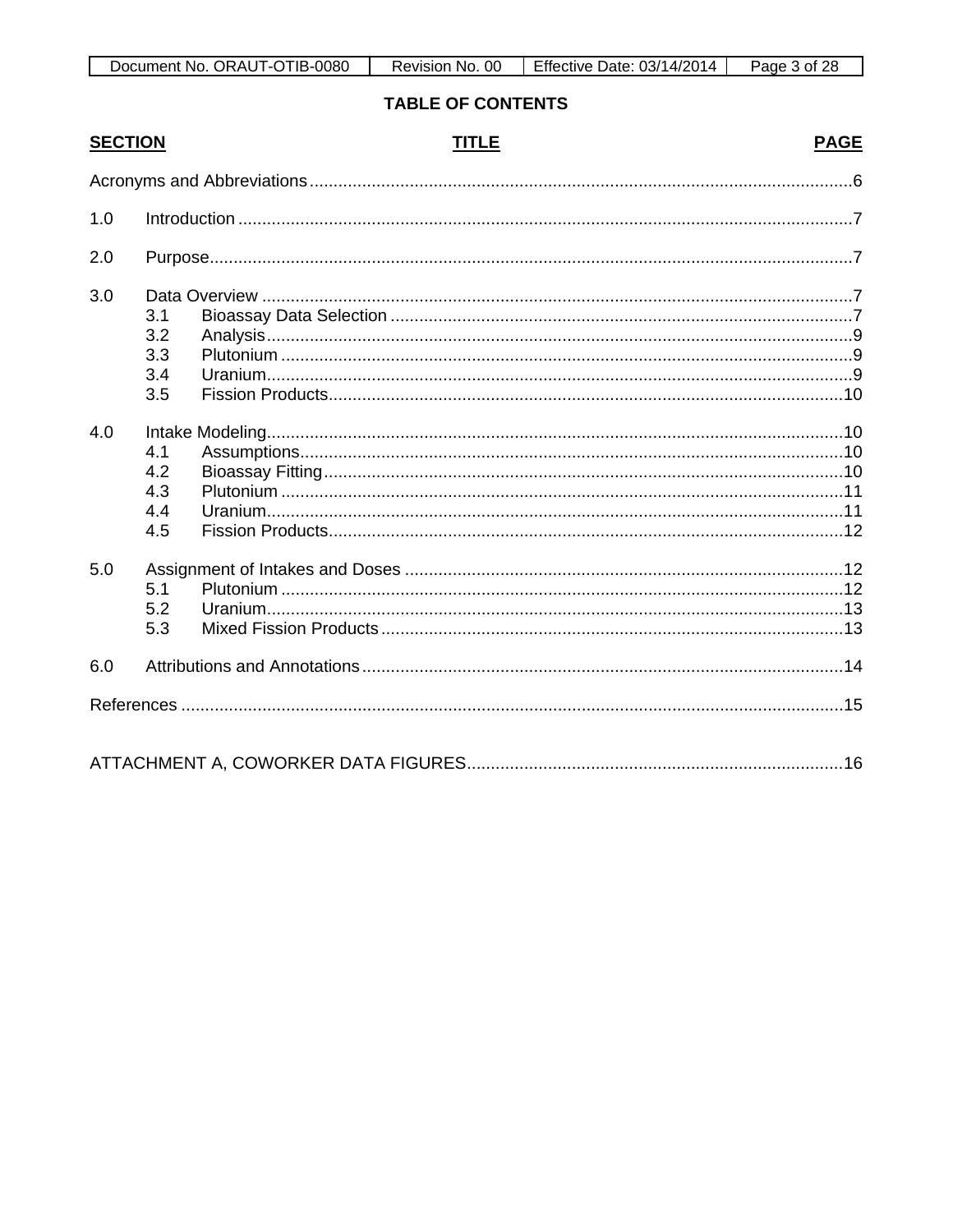#### **LIST OF TABLES**

### **TABLE TITLE PAGE**

#### 5-1 Type M plutonium gross alpha intake rates ..............................................................................13 5-2 Type S plutonium gross alpha intake rates...............................................................................13 5-3 Type F uranium intake rates .....................................................................................................13 5-4 Type M uranium intake rates ....................................................................................................13 5-5 Type S uranium intake rates .....................................................................................................13 Unadjusted Type F <sup>90</sup>Sr intake rates based on mixed fission product bioassay .........................13 A-1 50th- and 84th-percentile urinary excretion rates of plutonium gross alpha, 1968 to 1986 ......16<br>A-2 50th- and 84th-percentile urinary excretion rates of uranium gross alpha, 1965 to 1988 .........16 50th- and 84th-percentile urinary excretion rates of uranium gross alpha, 1965 to 1988.........16 A-3 50th- and 84th-percentile urinary excretion rates of fission products, 1965 to 1990 ................17 A-4 Type M plutonium intake modeling results................................................................................19 A-5 Type S plutonium intake modeling results ................................................................................22 A-6 Type F uranium intake modeling results ...................................................................................22 A-7 Type M uranium intake modeling results ..................................................................................23

| A-8 |  |
|-----|--|
| A-9 |  |

#### **LIST OF FIGURES**

#### **FIGURE TITLE PAGE**

#### A-1 Predicted plutonium bioassay results calculated using IMBA-derived plutonium intake rates compared with bioassay results, 50th percentile, 1965 to 1968, type M .........................17 A-2 Predicted plutonium bioassay results calculated using IMBA-derived plutonium intake rates compared with bioassay results, 50th percentile, 1969 to 1986, type M .........................18 A-3 Predicted plutonium bioassay results calculated using IMBA-derived plutonium intake rates compared with bioassay results, 84th percentile, 1965 to 1968, type M .........................18 A-4 Predicted plutonium bioassay results calculated using IMBA-derived plutonium intake rates compared with bioassay results, 84th percentile, 1969 to 1986, type M .........................18 A-5 Predicted plutonium bioassay results calculated using IMBA-derived plutonium intake rates compared with bioassay results, 50th percentile, all years, type M .................................19 A-6 Predicted plutonium bioassay results calculated using IMBA-derived plutonium intake rates compared with bioassay results, 84th percentile, all years, type M .................................19 A-7 Predicted plutonium bioassay results calculated using IMBA-derived plutonium intake rates compared with bioassay results, 50th percentile, 1965 to 1968, type S.................................. A-8 Predicted plutonium bioassay results calculated using IMBA-derived plutonium intake rates compared with bioassay results, 50th percentile, 1969 to 1986, type S...............................20 A-9 Predicted plutonium bioassay results calculated using IMBA-derived plutonium intake rates compared with bioassay results, 84th percentile, 1965 to 1968, type S.................................. A-10 Predicted plutonium bioassay results calculated using IMBA-derived plutonium intake rates compared with bioassay results, 84th percentile, 1969 to 1986, type S.........................21 A-11 Predicted plutonium bioassay results calculated using IMBA-derived plutonium intake rates compared with bioassay results, 50th percentile, all years, type S..................................21 A-12 Predicted plutonium bioassay results calculated using IMBA-derived plutonium intake rates compared with bioassay results, 84th percentile, all years, type S..................................21 A-13 Predicted uranium bioassay results calculated using IMBA-derived uranium intake rates

compared with bioassay results, 50th percentile, all years, type F...........................................22 A-14 Predicted uranium bioassay results calculated using IMBA-derived uranium intake rates compared with bioassay results, 84th percentile, all years, type F...........................................22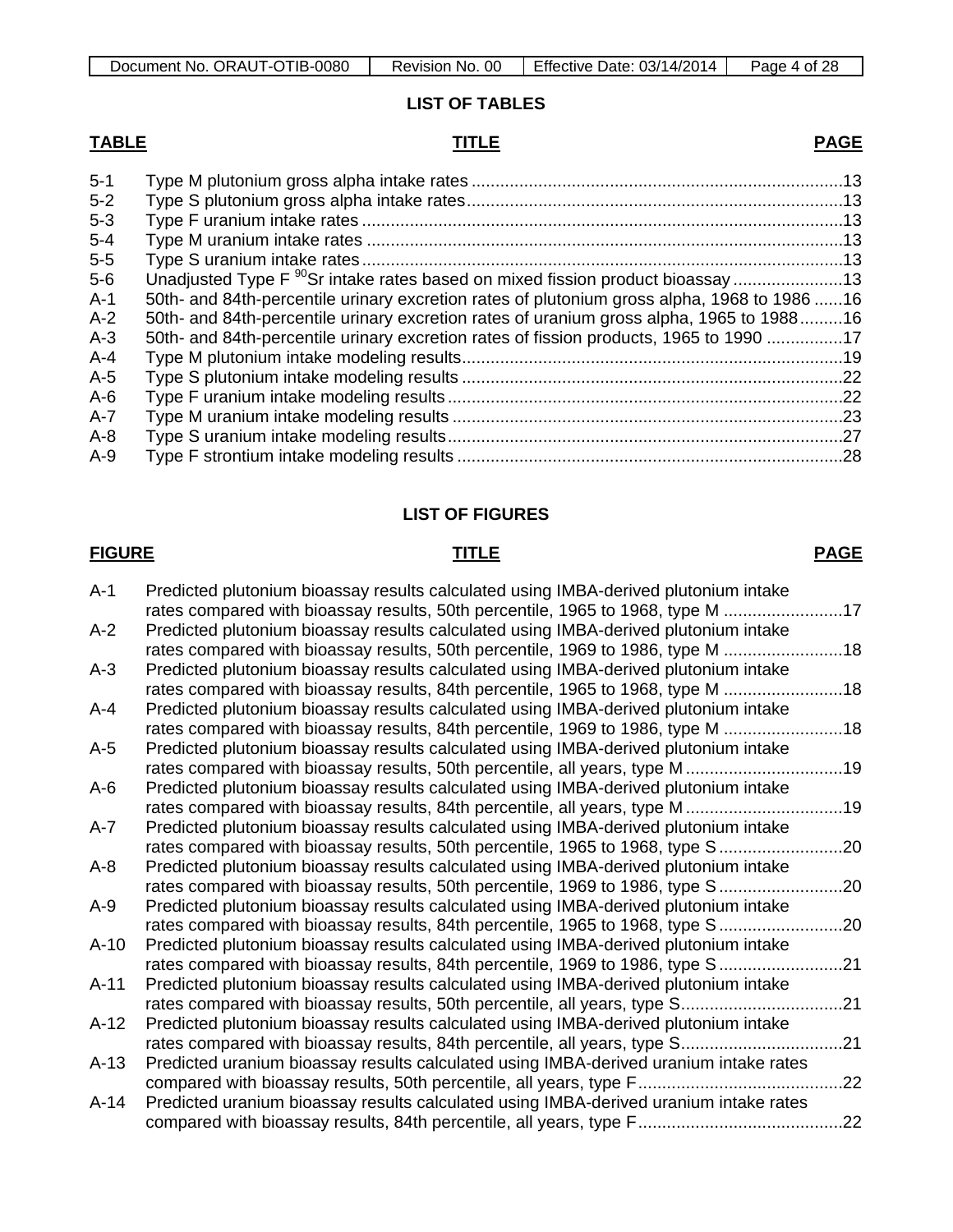|        | Document No. ORAUT-OTIB-0080                                                          | Revision No. 00 | Effective Date: 03/14/2014 | Page 5 of 28 |
|--------|---------------------------------------------------------------------------------------|-----------------|----------------------------|--------------|
|        |                                                                                       |                 |                            |              |
| $A-15$ | Predicted uranium bioassay results calculated using IMBA-derived uranium intake rates |                 |                            | .23          |
|        |                                                                                       |                 |                            |              |
| $A-16$ | Predicted uranium bioassay results calculated using IMBA-derived uranium intake rates |                 |                            |              |
|        | compared with bioassay results, 84th percentile, all years, type M                    |                 |                            | .23          |
| $A-17$ | Predicted uranium bioassay results calculated using IMBA-derived uranium intake rates |                 |                            |              |
|        | compared with bioassay results, 50th percentile, 1965 to 1968, type S                 |                 |                            | .24          |
| $A-18$ | Predicted uranium bioassay results calculated using IMBA-derived uranium intake rates |                 |                            |              |
|        | compared with bioassay results, 50th percentile, 1969 to 1972, type S                 |                 |                            | .24          |
| $A-19$ | Predicted uranium bioassay results calculated using IMBA-derived uranium intake rates |                 |                            |              |
|        | compared with bioassay results, 50th percentile, 1973 to 1979, type S                 |                 |                            | .24          |
| $A-20$ | Predicted uranium bioassay results calculated using IMBA-derived uranium intake rates |                 |                            |              |
|        | compared with bioassay results, 50th percentile, 1980 to 1988, type S                 |                 |                            | .25          |
| $A-21$ | Predicted uranium bioassay results calculated using IMBA-derived uranium intake rates |                 |                            |              |
|        | compared with bioassay results, 84th percentile, 1965 to 1968, type S                 |                 |                            | .25          |
| $A-22$ | Predicted uranium bioassay results calculated using IMBA-derived uranium intake rates |                 |                            |              |
|        | compared with bioassay results, 84th percentile, 1969 to 1972, type S                 |                 |                            | .25          |
| $A-23$ | Predicted uranium bioassay results calculated using IMBA-derived uranium intake rates |                 |                            |              |
|        | compared with bioassay results, 84th percentile, 1973 to 1979, type S                 |                 |                            | .26          |
| $A-24$ | Predicted uranium bioassay results calculated using IMBA-derived uranium intake rates |                 |                            |              |
|        | compared with bioassay results, 84th percentile, 1980 to 1988, type S                 |                 |                            | .26          |
| $A-25$ | Predicted uranium bioassay results calculated using IMBA-derived uranium intake rates |                 |                            |              |
|        | compared with bioassay results, 50th percentile, all years, type S                    |                 |                            | .26          |
| $A-26$ | Predicted uranium bioassay results calculated using IMBA-derived uranium intake rates |                 |                            |              |
|        |                                                                                       |                 |                            |              |
| $A-27$ | Predicted strontium bioassay results calculated using IMBA-derived strontium intake   |                 |                            |              |
|        |                                                                                       |                 |                            | .27          |
| $A-28$ | Predicted strontium bioassay results calculated using IMBA-derived strontium intake   |                 |                            |              |

rates compared with bioassay results, 84th percentile, all years, type F..................................28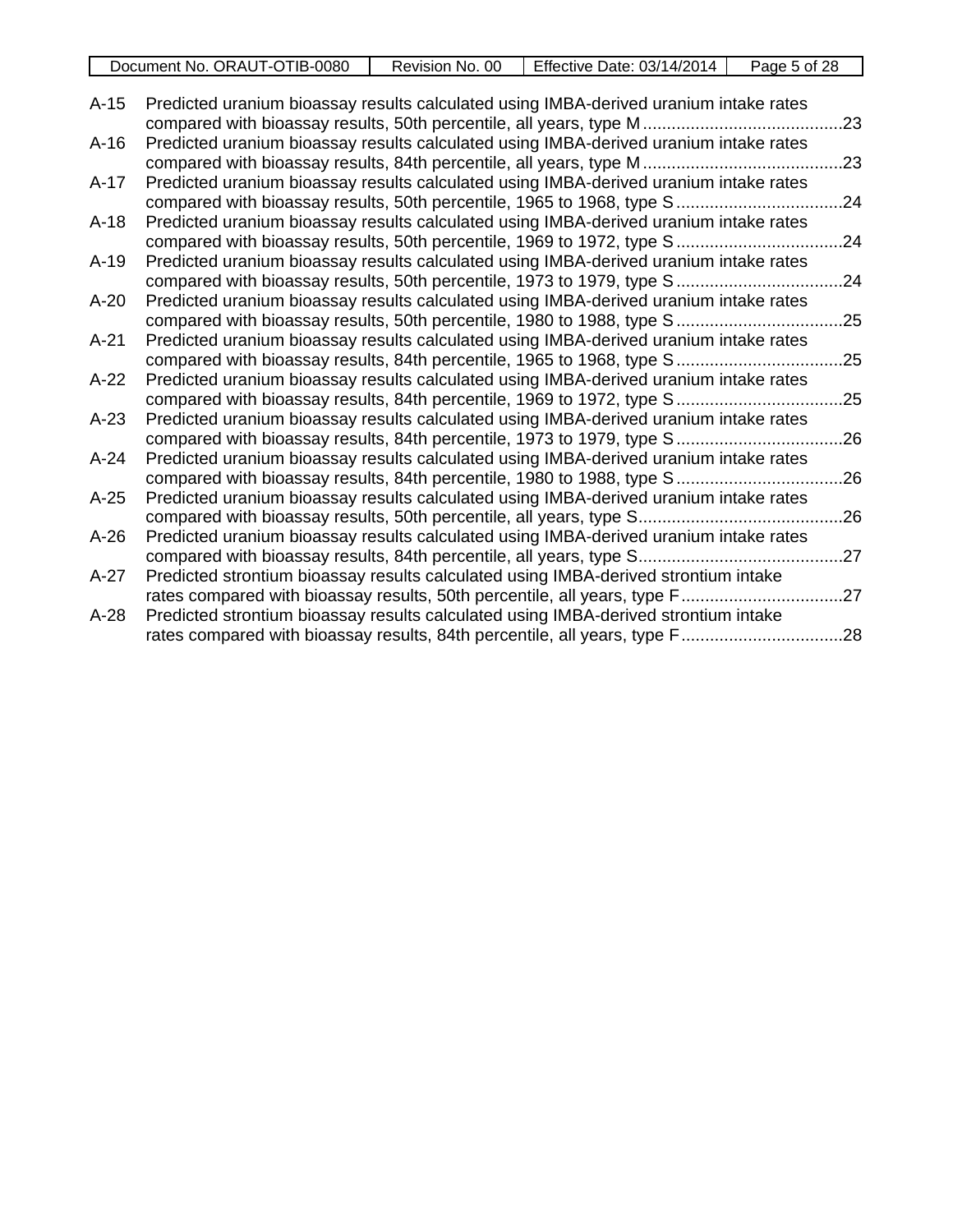## **ACRONYMS AND ABBREVIATIONS**

| <b>CEP</b>                 | Controls for Environmental Pollution, Inc.                                                             |
|----------------------------|--------------------------------------------------------------------------------------------------------|
| d<br><b>DOE</b><br>dpm     | day<br>U.S. Department of Energy<br>disintegrations per minute                                         |
| <b>GM</b><br><b>GSD</b>    | geometric mean<br>geometric standard deviation                                                         |
| <b>ICRP</b><br><b>IMBA</b> | International Commission on Radiological Protection<br><b>Integrated Modules for Bioassay Analysis</b> |
| L                          | liter                                                                                                  |
| m<br><b>MDA</b><br>mL      | meter<br>minimum detectable activity<br>milliliter                                                     |
| <b>NIOSH</b>               | National Institute for Occupational Safety and Health                                                  |
| <b>OPOS</b><br><b>ORAU</b> | one person-one sample<br>Oak Ridge Associated Universities                                             |
| pCi                        | picocurie                                                                                              |
|                            | SRDB Ref ID Site Research Database Reference Identification (number)                                   |
| <b>SSFL</b>                | Santa Susana Field Laboratory                                                                          |
| TIB                        | technical information bulletin                                                                         |
| U.S.C.                     | <b>United States Code</b>                                                                              |
| μCi<br>µm                  | microcurie<br>micrometer                                                                               |
| §                          | section or sections                                                                                    |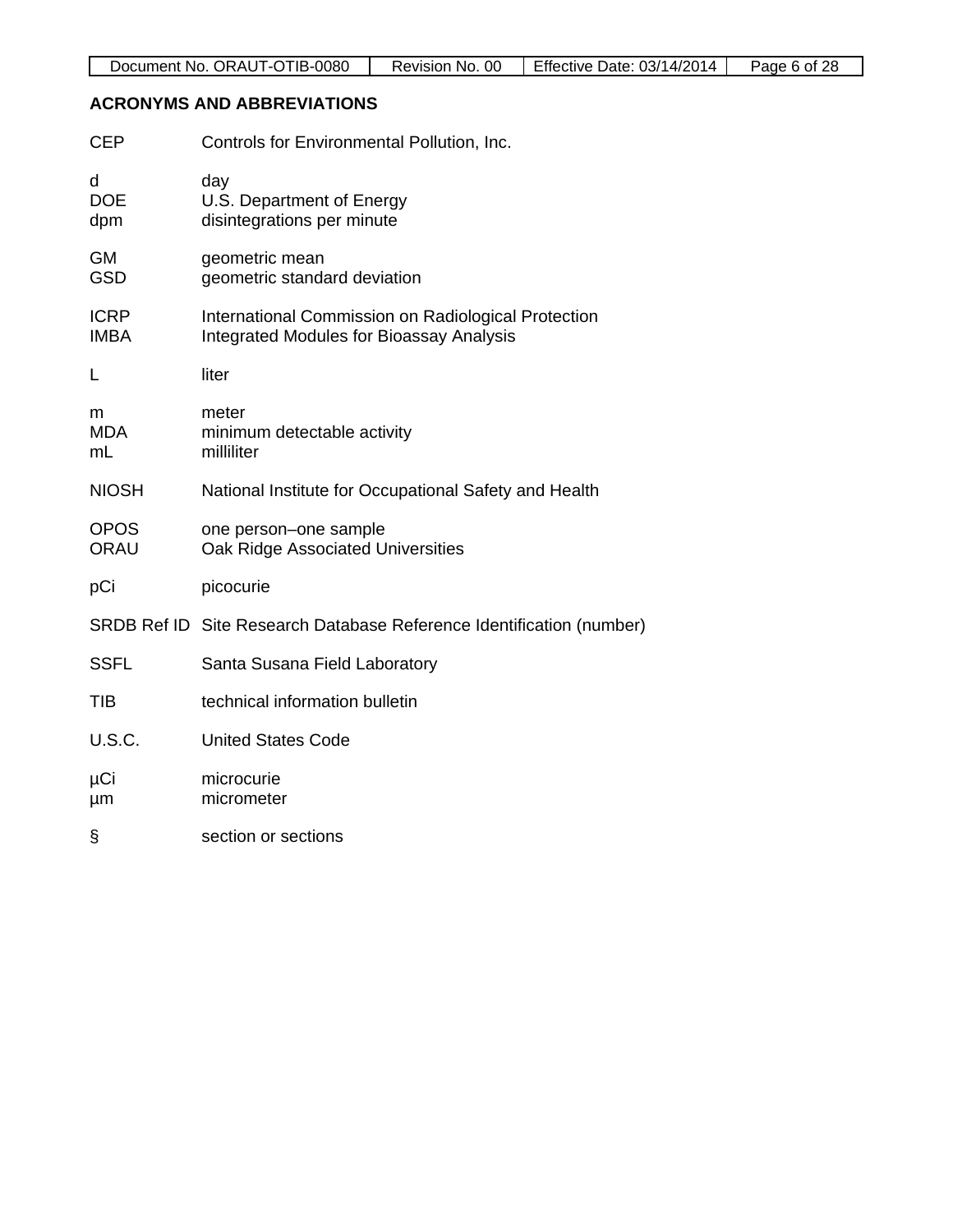| Document No. ORAUT-OTIB-0080 | Revision No. 00 | Effective Date: 03/14/2014 | Page 7 of 28 |
|------------------------------|-----------------|----------------------------|--------------|

#### **1.0 INTRODUCTION**

Technical information bulletins (TIBs) are not official determinations made by the National Institute for Occupational Safety and Health (NIOSH) but are rather general working documents that provide historical background information and guidance to assist in the preparation of dose reconstructions at particular sites or categories of sites. They will be revised in the event additional relevant information is obtained about the affected site(s). TIBs may be used to assist NIOSH staff in the completion of individual dose reconstructions.

In this document the word "facility" is used as a general term for an area, building, or group of buildings that served a specific purpose at a site. It does not necessarily connote an "atomic weapons employer facility" or a "Department of Energy (DOE) facility" as defined in the Energy Employees Occupational Illness Compensation Program Act of 2000 [42 U.S.C. § 7384l(5) and (12)].

Attributions and annotations, indicated by bracketed callouts and used to identify the source, justification, or clarification of the associated information, are presented in Section 6.0.

## **2.0 PURPOSE**

Some employees at DOE sites were not monitored for potential intakes of radioactive material, or the records of such monitoring are incomplete or unavailable. In such cases, data from monitored coworkers can be used to assign an internal dose to address potential intakes of radioactive material. The purpose of this TIB is to provide coworker intake data for Area IV of the Santa Susana Field Laboratory (SSFL) and the De Soto Avenue Facility (sometimes referred to as the Energy Technology Engineering Center or Atomics International). This document does not apply to the Canoga Avenue Facility and Downey Facility because their covered periods end before the periods that are addressed in this document.

ORAUT-OTIB-0019, *Analysis of Coworker Bioassay Data for Internal Dose Assignment* (ORAUT 2005), describes the general process for analyzing bioassay data for the assignment of doses to individuals based on coworker results. ORAUT-PLAN-0014, *Coworker Data Exposure Profile Development* (ORAUT 2004), describes the approach and processes to develop reasonable exposure profiles based on available dosimetric information for workers at DOE sites.

The analysis used internal exposure bioassay data from SSFL. A statistical analysis of the data was performed according to ORAUT-OTIB-0019 (ORAUT 2005), its implementing procedure, ORAUT-PROC-0095, *Generating Summary Statistics for Coworker Bioassay Data* (ORAUT 2006), and the statistical methods in ORAUT-RPRT-0053, *Analysis of Stratified Coworker Datasets* (ORAUT 2012). The results were entered in the Integrated Modules for Bioassay Analysis (IMBA) computer program to obtain intake rates for the assignment of dose distributions.

## **3.0 DATA OVERVIEW**

This section provides information on the general selection characteristics of the data and the methods of analysis. More detailed radionuclide-specific information is provided in Section 4.0.

## **3.1 BIOASSAY DATA SELECTION**

Urinalysis bioassay data were obtained directly from the SSFL in the form of electronic scans of hardcopy bioassay data records. These records contain data from SSFL internal records and records from the analytical laboratories that performed the urinalyses. SSFL received urinalysis data from the laboratories and transcribed that data onto internal forms, which SSFL referred to as "8X11" and "McBee cards." The methods of recording the data differed between the laboratories and SSFL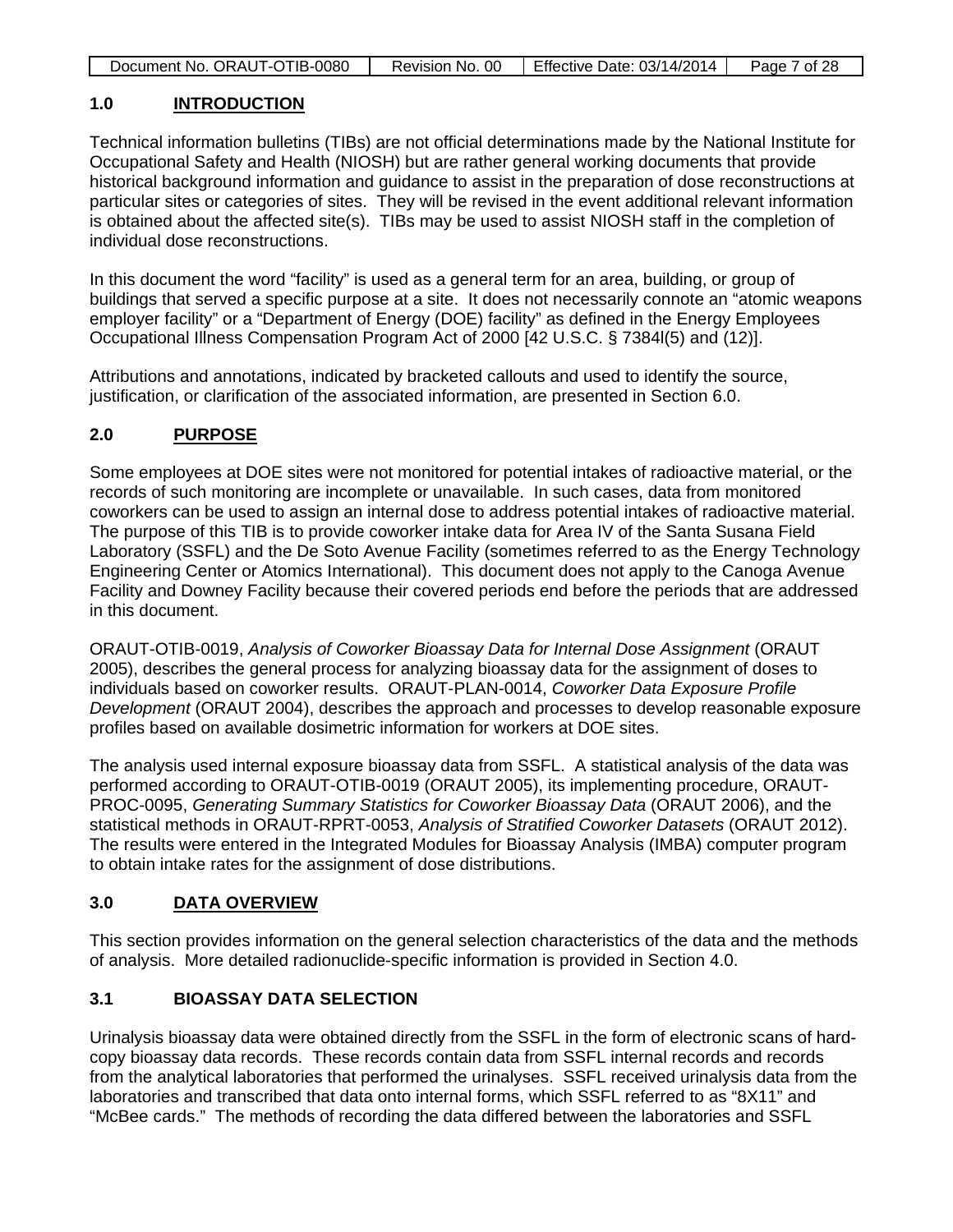|  | Document No. ORAUT-OTIB-0080 |  | Revision No. 00   Effective Date: 03/14/2014 | Page 8 of 28 |
|--|------------------------------|--|----------------------------------------------|--------------|
|--|------------------------------|--|----------------------------------------------|--------------|

internal records. In general, data from the laboratories were recorded in a consistent manner with few legibility issues. In the 1960s, the laboratory data were recorded based on the date the sample was received at the laboratory, which was generally within 2 weeks of the sample collection date. The McBee cards and 8X11 forms dated the records based on the sample collection date. In the 1990s and after, the laboratory data appear to use the same date as the McBee cards. The data sources can be divided into two broad categories, laboratory data and facility data, with the facility data consisting of the McBee cards and the 8X11 forms.

The facility data do not contain as much information as the laboratory data. Many positive results were indicated as a "+" with no value. Data indicating less than the minimum detectable activity (MDA) were recorded either as a zero (earlier years) or as being less than a generic MDA. In contrast, the laboratory data report the positive values and commonly report MDAs.

Ideally, for a given bioassay sample, there should be both a laboratory record and a facility record that provide the results of the analysis. However, this is not always the case. In addition, it is not possible to establish a 100%-certain one-to-one correlation between facility and laboratory data. It is possible, especially with reported positive results in the facility data, to individually correlate records by hand based on professional judgment. Examination of the different data sources does reveal that neither source can be considered complete. There are laboratory data for which no facility data can be found and vice versa. This is most easily demonstrated by observed instances where a given tracking number (a unique number for an individual) appears only in one of the data sources for a given year. Therefore both data sources were used with identified duplicates excluded as discussed below.

For most of the 1960s, both data sources are available and the number of records from each source is comparable. Only facility data are available for February 14, 1968, through July 19, 1989. From July 20, 1989, forward, there are more laboratory data available than facility data.

The sample receipt date on the laboratory data form is usually a few days after the sample collection date on the facility form. The bioassay data records were reviewed by a Project health physicist and in those instances where a reasonable correlation between the facility data and the laboratory data could be made, the facility data was excluded as duplicate, especially because the facility data typically contain less detail about a given sample.

During the review, multiple results from the same date (based on sample collection date) with the same result or where a zero and a less-than result were reported were excluded to remove duplicates and leave only one result for statistical analysis. In addition, questionable reported activity units were encountered, such as results in units of  $\mu$ Ci/L when pCi/L would be consistent with contemporaneous data or dpm/mL instead of dpm/sample. The reported units were altered to be consistent with the contemporaneous reporting units. As part of this, results marked as "ND," "NDA," or "Neg" were set to zero, illegible results were excluded, and the date the sample was received by the laboratory was used as the sample date if no sample date was available.

Data from before January 1, 1965 (the end of the Special Exposure Cohort period) or after December 31, 2005 (the last year with a complete dataset) were not used. Other records were excluded from the analysis for the following reasons:

- Results with volume or mass units of grams were assumed to be fecal samples.
- Controls for Environmental Pollution, Inc. (CEP)-derived data, including all data from August 4, 1991, through June 1, 1993, and on June 20, 1993, were suspect due to quality issues with the laboratory. This period encompasses all CEP-derived data.
- Data with a blank or "?" for analysis type were not usable.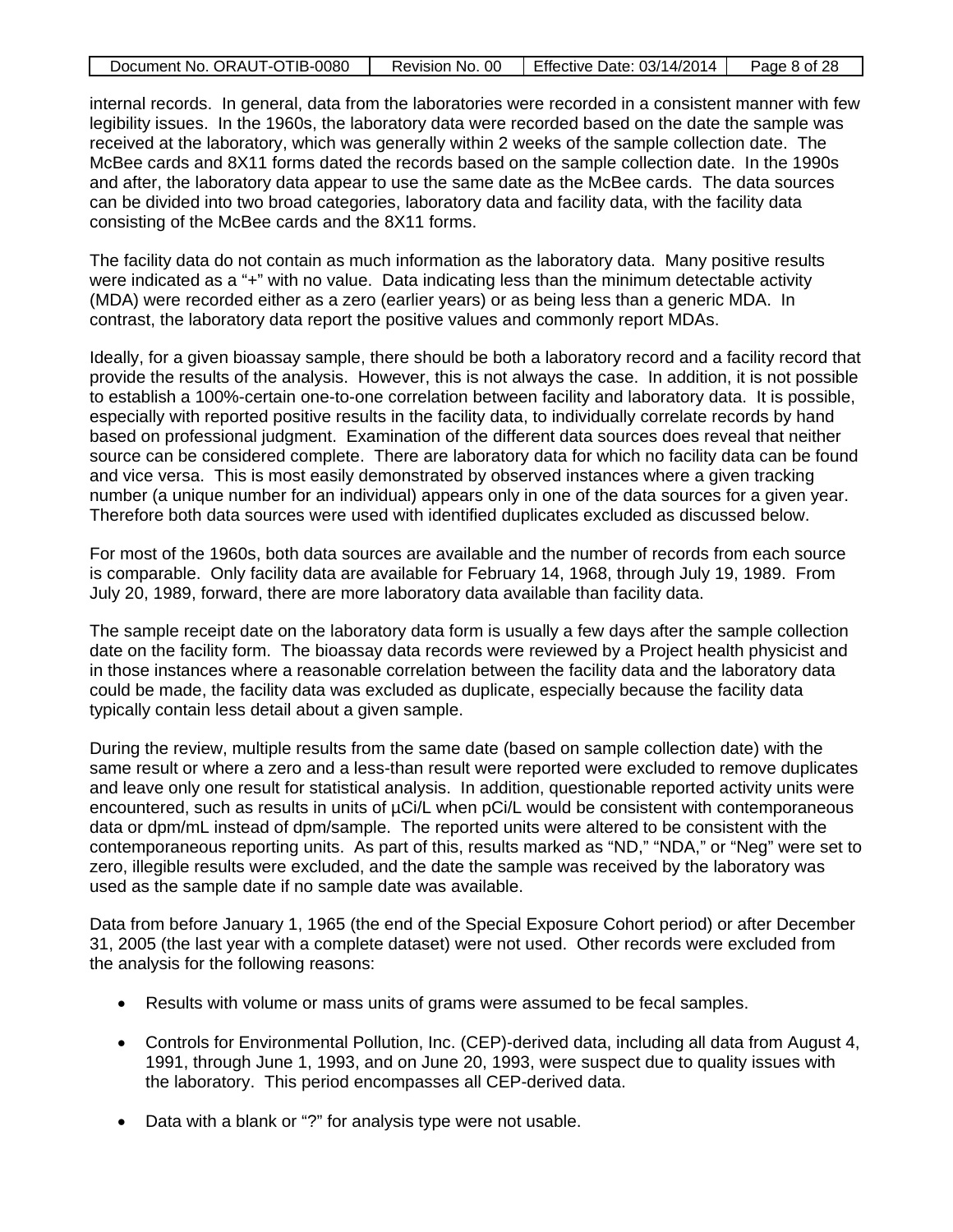| Document No. ORAUT-OTIB-0080 | Revision No. 00 | Effective Date: $03/14/2014$ | Page 9 of 28 |
|------------------------------|-----------------|------------------------------|--------------|
|                              |                 |                              |              |

Some of the records have individual fields that are blank or illegible but contain sufficient information to proceed with the analysis. The following rules were used to adjust for blank or unusable fields [1]:

- Volumes were assumed to be 1,500 mL, and
- Units were assumed to be dpm/sample.

In addition, all sample results were adjusted from a daily urinary excretion of 1,500 mL to 1,400 mL.

## **3.2 ANALYSIS**

Bioassay data were analyzed by year or multiyear span depending on the amount of data available for each radionuclide during a given period and the expected biokinetics of each radionuclide. A lognormal distribution was assumed. After log-transforming the data, the 50th and 84th percentiles were determined for each period through the use of the methods described in ORAUT-RPRT-0053 (ORAUT 2012).

In ORAUT-OTIB-0075, *Use of Claimant Datasets for Coworker Modeling* (ORAUT 2009), arguments are presented to support the practice of treating a claimant dataset as a simple random sample from the population of all monitored workers. A potential problem in using a claimant dataset is that the workers who were involved in incidents usually submitted more samples than workers who submitted only routine (not incident-related) samples. This is problematic because a small number of workers who were involved in incidents can dominate the claimant sample in a given year through the sheer number of samples and because the samples in the dataset are no longer independent of each other. To compensate for the unequal number of samples from the workers, the one person–one sample (OPOS) technique was used, in which only one result is used for each person for each radionuclide for a given year. The OPOS statistic was calculated using the maximum possible mean methodology in ORAUT (2012).

## **3.3 PLUTONIUM**

Two analytical techniques were used for plutonium bioassay – autoradiography (labeled "PUA") and gas-flow proportional counting (labeled "PUB"). The two techniques were distinguished beginning in 1974. Previous results were only indicated as "PU," which was presumed to be indicative of autoradiography based on the earlier use of this procedure. It was assumed the A and B designations were added with the introduction of the gas-flow proportional counting procedure. Analysis type designations that were used for this study were "PUA" (autoradiography), "PU," and "Pu" (unknown analytical technique, presumed to be autoradiography). No results were identified with an analysis type of "PUB." Sufficient bioassay data were available to perform a statistical analysis for 1965 through 1986. Although plutonium bioassay data are available through 1994, there were insufficient data to perform a statistical analysis after 1986.

#### **3.4 URANIUM**

Uranium data are presented as fluorometric (mass) and radiometric (activity) results. Samples analyzed fluorometrically were also analyzed radiometrically. Only the data that were reported in activity units were used. The analysis type designation that was used was "UR." Sufficient bioassay data were available to perform a statistical analysis for 1965 through 1988. Although uranium bioassay data are available through 1993, there were insufficient data to perform a statistical analysis after 1988.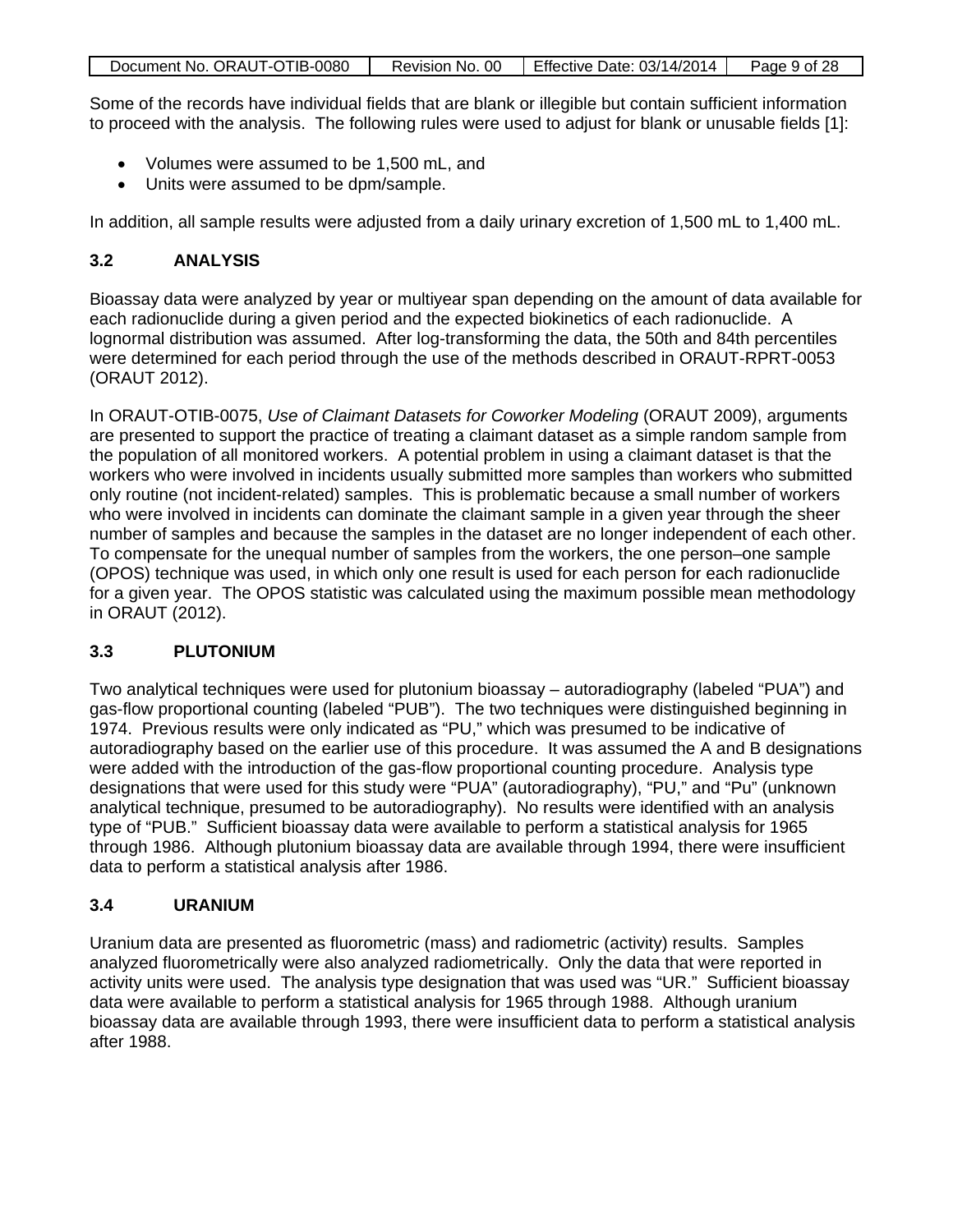|--|

# **3.5 FISSION PRODUCTS**

Beta emitter bioassay data were used to represent mixed fission products. These bioassay data should be evaluated in accordance with the latest revision of ORAUT-OTIB-0054, *Fission and Activation Product Assignment for Internal Dose-Related Gross Beta and Gross Gamma Analyses* (ORAUT 2014) and, specifically, the data should be considered to be chemically processed beta samples in accordance with Table 7-2 of that document. This is consistent with some of the analytical techniques that were used by SSFL or is favorable to claimants for the other analytical techniques that were used by SSFL. Because data from the different techniques were merged for analysis, the categorization of the different analytical techniques most favorable to claimants was used for application of ORAUT-OTIB-0054.

The analysis type designations that were used were "MFP" (mixed fission product, chemical separation of alkaline earths and rare earths including strontium) if the method type was "B" for beta counting (which excludes gamma-counting data), "MFPB," and "MFP(B)," and "FP" if the method type was "3A" (mixed fission products less cesium and volatiles, assumed to indicate strontium). Sufficient bioassay data were available to perform a statistical analysis for 1965 through 1991. Although fission product bioassay data is available through 1993, there was insufficient data to perform a statistical analysis after 1991.

### **4.0 INTAKE MODELING**

This section discusses intake modeling assumptions, intake fitting, and intake materials.

#### **4.1 ASSUMPTIONS**

Each result that was used in the intake calculations was assumed to have a normal distribution. A uniform absolute error of 1 was applied to all results, assigning the same weight to each result. Because of the nature of work at SSFL, intakes could have been chronic or acute. However, a series of acute intakes can be approximated as a chronic intake. Therefore, intakes were assumed to be chronic and to occur through inhalation with a 5-µm activity median aerodynamic diameter particle size distribution.

For intake modeling, all plutonium activity was assumed to be  $^{239}$ Pu. This assumption did not affect the fitting of the data for intake determination because all plutonium isotopes have the same biokinetic behavior and the isotopes this analysis considered all have long half-lives in relation to the assumed intake period.

For intake modeling, all uranium activity was assumed to be  $^{234}$ U. This assumption did not affect the fitting of the data for intake determination because all uranium isotopes have the same biokinetic behavior and the isotopes this analysis considered all have long half-lives in relation to the assumed intake period. International Commission on Radiological Protection (ICRP) Publication 68 dose coefficients (also referred to as dose conversion factors) for  $^{234}$ U are 7% to 31% larger than the dose coefficients for 235U, 236U, and 238U (ICRP 1995). Therefore, the assumption that the intake was 100%  $234$ U provides a result that is favorable to claimants.

## **4.2 BIOASSAY FITTING**

IMBA was used to fit the bioassay results to a series of inhalation intakes. Data for each radionuclide were fit as a series of chronic intakes. The intake assumptions were based on observed patterns in the bioassay data. Periods with constant chronic intake rates were chosen by the selection of periods in which the bioassay results were similar. A new chronic intake period was started if the data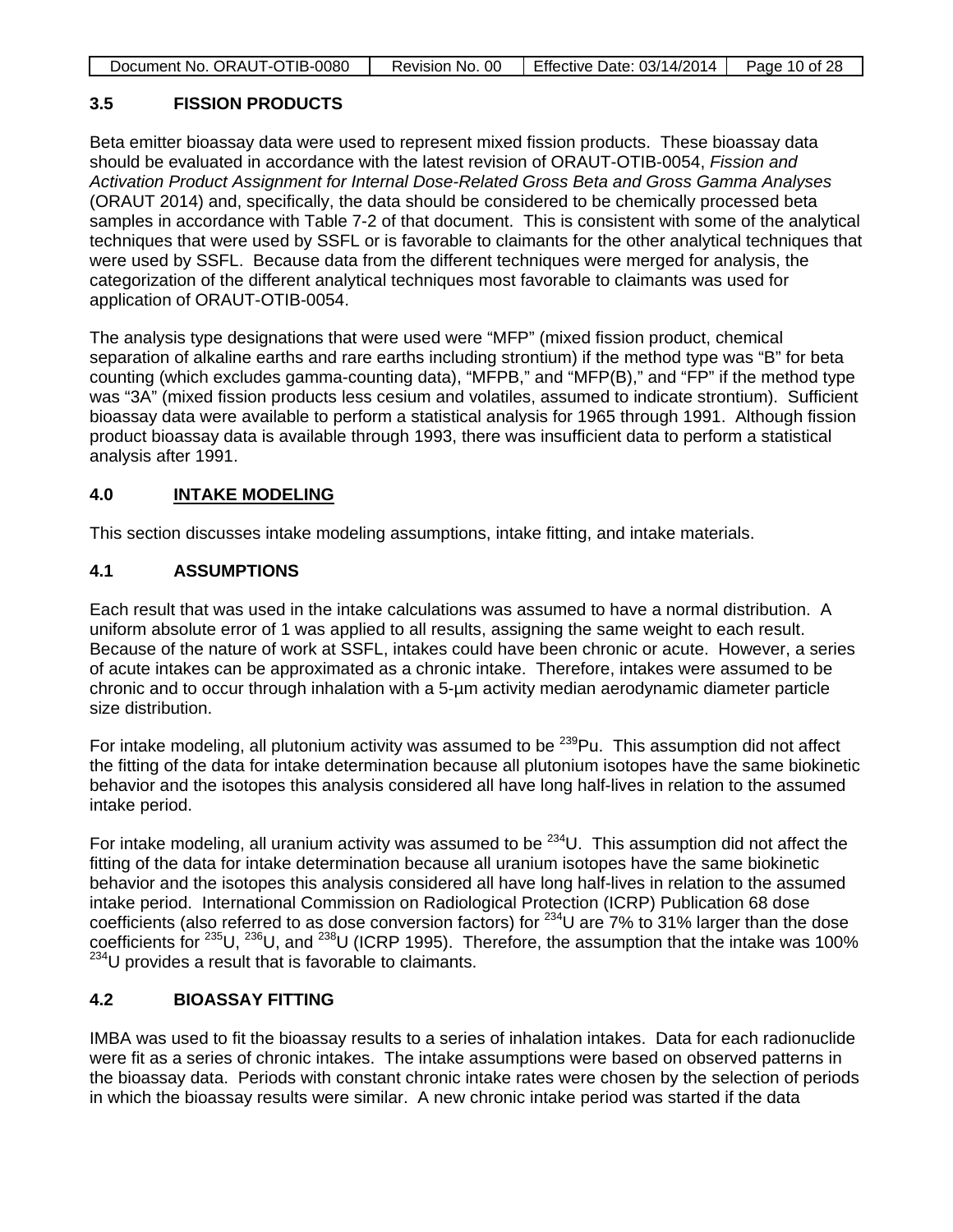| Document No. ORAUT-OTIB-0080 | Revision No. 00 | Effective Date: 03/14/2014 | Page 11 of 28 |
|------------------------------|-----------------|----------------------------|---------------|
|                              |                 |                            |               |

indicated a significant and sustained change in the bioassay results. By this method, the years were divided into multiple chronic intake periods for each radionuclide.

#### **4.3 PLUTONIUM**

Because the plutonium isotopes at SSFL have very long radiological half-lives, and because the material is retained in the body for long periods, excretion results are not independent. For example, an intake in the 1960s could contribute to urinary excretion in the 1980s and later. To avoid potential underestimation of intakes for people who worked at SSFL for relatively short periods, each chronic intake was fit independently using only the bioassay results from the single intake period for types M and S solubility. This method resulted in an overestimate of intakes for exposures that extended through multiple assumed intake periods; however, these intake rates are to be considered best estimates. Only the results in the intake period were selected for use in the fitting for each period. Excluded results are shown in light gray or red in the figures in Attachment A. Included results are dark gray or blue. The results of the plutonium statistical analysis that was used to calculate the intakes are provided in Table A-1.

Insufficient bioassay data were available for 1965 and 1966 to perform a statistical analysis. The Nuclear Materials development facility began operation in 1967, which led to an increase in potential plutonium exposure and therefore plutonium urinalysis data. The 1967-to-1968 data was used to back-extrapolate for 1965 and 1966, when the potential plutonium exposure was less. This assumption is favorable to claimants.

**Plutonium Type M:** The solid lines in Figures A-1 to A-4 in Attachment A show the individual fits to the 50th- and 84th-percentile excretion rates, respectively, for type M materials. Figures A-5 and A-6 show the predicted 50th- and 84th-percentile excretion rates, respectively, from all type M intakes. Table A-4 lists the 50th- and 84th-percentile intake rates determined from statistical analysis of the plutonium urinalysis data along with the associated geometric standard deviations (GSDs).

**Plutonium Type S:** The solid lines in Figures A-7 to A-10 in Attachment A show the individual fits to the 50th- and 84th-percentile excretion rates, respectively, for type S materials. The same intake periods were applied for both percentiles because the values followed a similar pattern. Figures A-11 and A-12 show the predicted 50th- and 84th-percentile excretion rates, respectively, from all type S intakes. Table A-5 lists the 50th- and 84th-percentile intake rates determined from statistical analysis of the plutonium urinalysis data along with the associated GSDs.

#### **4.4 URANIUM**

Because the uranium isotopes at SSFL have very long radiological half-lives, and because the material is retained in the body for long periods, excretion results are not independent. For example, an intake in the 1950s could contribute to urinary excretion in the 1980s and later. To avoid potential underestimation of intakes for people who worked at SSFL for relatively short periods, each chronic intake was fit independently using only the bioassay results from the single intake period for type S solubility. This method results in an overestimate of intakes for exposures that extended through multiple assumed intake periods; however, these intake rates are to be considered best estimates. Only the results in the intake period were selected for use in the fitting for each period. Excluded results are shown in light gray or red in the figures in Attachment A. Included results are dark gray or blue. For types M and F solubility, this approach was not used. In 1974, the excretion rates from the statistical analysis were inconsistent with the contemporaneous years and were excluded to be favorable to claimants. In 1984 and 1985, the results are zero (statistical analysis not possible) and were similarly excluded. The results of the uranium statistical analysis that was used to calculate the intakes are provided in Table A-2.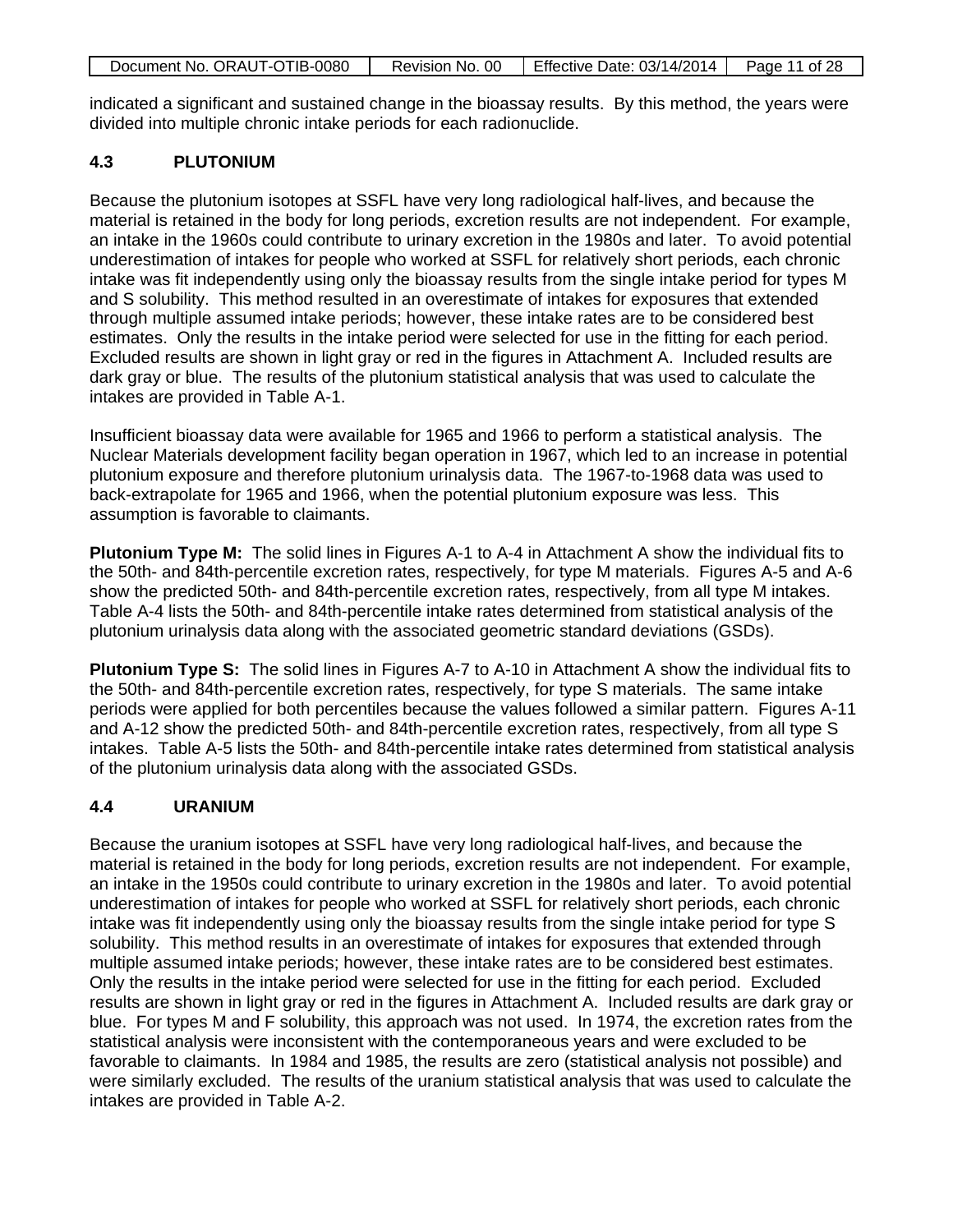| Document No. ORAUT-OTIB-0080<br>Revision No. 00   Effective Date: 03/14/2014  <br>Page 12 of 28 |
|-------------------------------------------------------------------------------------------------|
|-------------------------------------------------------------------------------------------------|

**Uranium Type F:** The solid lines in Figures A-13 and A-14 in Attachment A show the fit to the 50thand 84th-percentile excretion rates, respectively, for type F materials. Table A-6 lists the 50th- and 84th-percentile intake rates determined from statistical analysis of the uranium urinalysis data along with the associated GSDs.

**Uranium Type M:** The solid lines in Figures A-15 and A-16 in Attachment A show the fit to the 50thand 84th-percentile excretion rates, respectively, for type M materials. Table A-7 lists the 50th- and 84th-percentile intake rates determined from statistical analysis of the uranium urinalysis data along with the associated GSDs.

**Uranium Type S:** The solid lines in Figures A-17 to A-24 in Attachment A show the individual fits to the 50th- and 84th-percentile excretion rates, respectively, for type S materials. The same intake periods were applied for both percentiles because the values followed a similar pattern. Figures A-25 and A-26 show the 50th- and 84th-percentile predicted excretion rates, respectively, from all type S intakes. Table A-8 lists the 50th- and 84th-percentile intake rates determined from statistical analysis of the uranium urinalysis along with the associated GSDs.

#### **4.5 FISSION PRODUCTS**

The fission product bioassay data is a beta emitter analysis and was assumed to be  $^{90}$ Sr for the purposes of intake modeling. The results of the statistical analysis of fission product bioassay data that were used to calculate the intakes are provided in Table A-3. The solid lines in Figures A-27 and A-28 in Attachment A show the individual fits to the 50th- and 84th-percentile excretion rates, respectively, from all type F intakes. Table A-9 lists the 50th- and 84th-percentile intake rates the determined from statistical analysis of the beta-emitter urinalysis data along with the associated GSDs.

#### **5.0 ASSIGNMENT OF INTAKES AND DOSES**

This section describes the derived intake rates and provides guidance for assigning doses. For the calculation of doses to individuals from bioassay data, a minimum GSD of 3 was used to account for biological variation and uncertainty in the models. It was considered inappropriate to assign a value less than 3 for the coworker data. Therefore, a GSD of at least 3 was assigned for each of the intake periods. The 95th-percentile values were based on the adjusted GSD for the intake period. For cases in which there is justification that the individual might have had larger intakes than the 50thpercentile intake rates, dose reconstructors should use the 95th-percentile intake rates input into IREP as a constant. The original GSDs are provided in the tables for each radionuclide and solubility type in Attachment A.

The following subsections list the intake rates that should be used for each radionuclide and the period of applicability of each intake rate.

#### **5.1 PLUTONIUM**

Tables 5-1 and 5-2 list the plutonium intakes and associated GSDs to be used for each year of potential plutonium exposure. All data derive from urinalysis bioassay results and should be treated as plutonium gross alpha intakes, which can be considered to be 100% <sup>239</sup>Pu. If evaluation of Type Super S solubility is necessary, ORAUT-OTIB-0049, *Estimating Doses for Plutonium Strongly Retained in the Lung* (ORAUT 2010a), should be applied accordingly. The 1986 intake rates can be extended past 1986 as a measure favorable to claimants.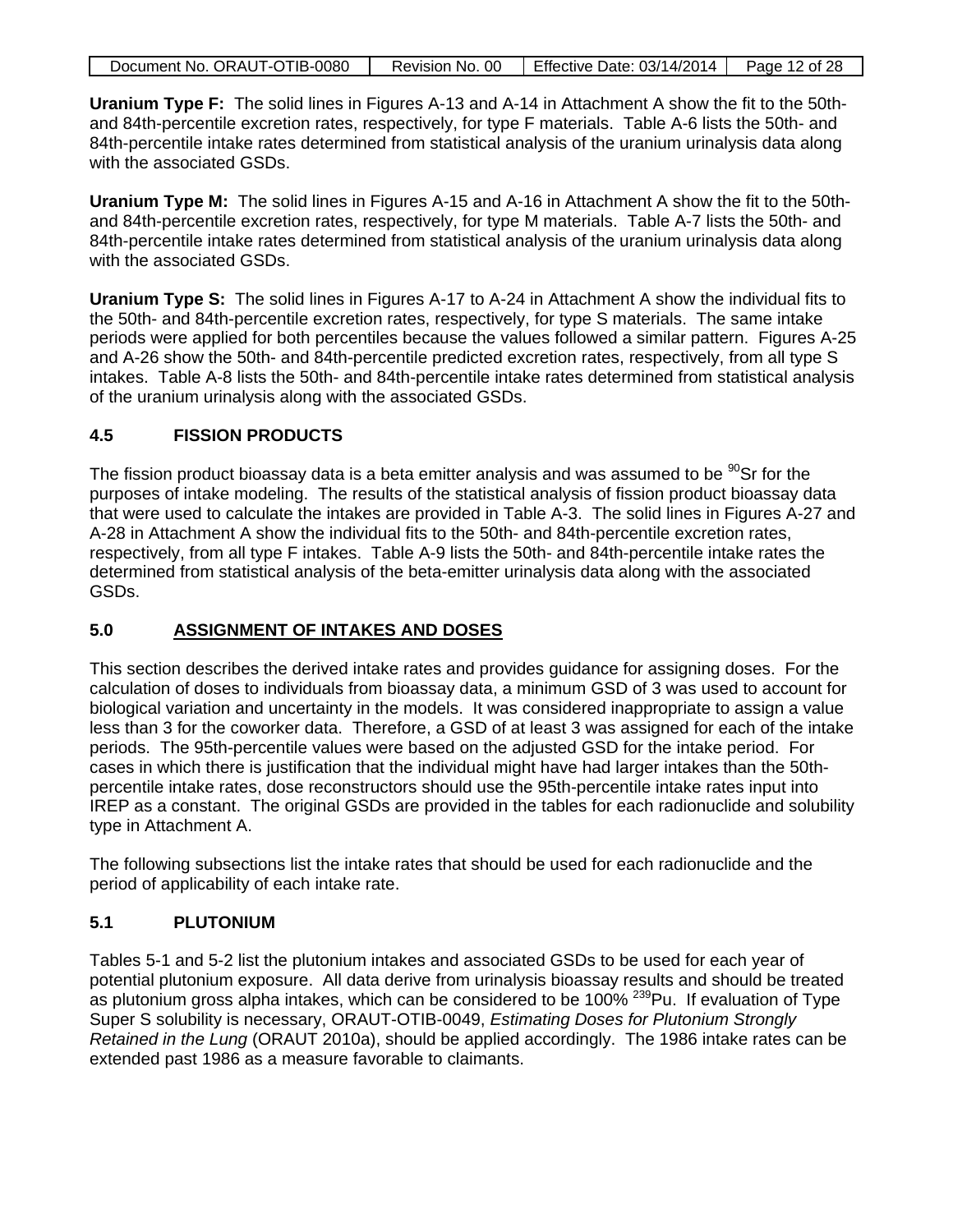| Document No. ORAUT-OTIB-0080 | Revision No. 00 | Effective Date: $03/14/2014$ | Page 13 of 28 |
|------------------------------|-----------------|------------------------------|---------------|
|------------------------------|-----------------|------------------------------|---------------|

Table 5-1. Type M plutonium gross alpha intake rates (dpm/d).

| <b>Start</b> | End        | 50th percentile | <b>GSD</b> | 95th percentile |
|--------------|------------|-----------------|------------|-----------------|
| 1/1/1965     | 12/31/1968 | 13.12           | 5.15       | 195             |
| 1/1/1969     | 12/31/1986 | 3.018           | 3.00       | 18.4            |

Table 5-2. Type S plutonium gross alpha intake rates (dpm/d).

| <b>Start</b> | End        | 50th percentile | <b>GSD</b> | 95th percentile |
|--------------|------------|-----------------|------------|-----------------|
| 1/1/1965     | 12/31/1968 | 329             | 5.15       | 4.880           |
| 1/1/1969     | 12/31/1986 | 41.62           | 3.00       | 254             |

#### **5.2 URANIUM**

Tables 5-3 to 5-5 list the uranium intakes and associated GSDs to be used for each year of potential uranium exposure. The 1988 intake rates can be extended past 1988 as a measure favorable to claimants.

Table 5-3. Type F uranium intake rates (dpm/d).

| <b>Start</b> | End        | 50th percentile | GSD  | 95th percentile |
|--------------|------------|-----------------|------|-----------------|
| 1/1/1965     | 12/31/1968 | 17.6            | 3.00 | 107             |
| 1/1/1969     | 12/31/1972 | 8.91            | 3.00 | 54.3            |
| 1/1/1973     | 12/31/1979 | 18.87           | 3.00 | 115             |
| 1/1/1980     | 12/31/1988 | 5.666           | 3.00 | 34.5            |

Table 5-4. Type M uranium intake rates (dpm/d).

| <b>Start</b> | End        | 50th percentile | <b>GSD</b> | 95th percentile |
|--------------|------------|-----------------|------------|-----------------|
| 1/1/1965     | 12/31/1968 | 75.91           | 3.00       | 463             |
| 1/1/1969     | 12/31/1972 | 34.92           | 3.00       | 213             |
| 1/1/1973     | 12/31/1979 | 78.02           | 3.00       | 475             |
| 1/1/1980     | 12/31/1988 | 21.92           | 3.00       | 134             |

Table 5-5. Type S uranium intake rates (dpm/d).

| <b>Start</b> | End        | 50th percentile | <b>GSD</b> | 95th percentile |
|--------------|------------|-----------------|------------|-----------------|
| 1/1/1965     | 12/31/1968 | 1.592           | 3.00       | 9.701           |
| 1/1/1969     | 12/31/1972 | 744.4           | 3.00       | 4,536           |
| 1/1/1973     | 12/31/1979 | 1.266           | 3.00       | 7.714           |
| 1/1/1980     | 12/31/1988 | 389             | 3.00       | 2.370           |

#### **5.3 MIXED FISSION PRODUCTS**

Intake rates in Table 5-6 were calculated from the fission product urine sample results, assuming a  $90$ Sr biokinetic model. Because the urine results were based on gross activity analyses, a number of mixed fission products were included in the analysis; therefore, these intake rates must be adjusted to account for the fraction of activity attributable to  $^{90}$ Sr. The intake rates should be treated as samples following major chemical processing. The resulting intake rates should then be used to assign intakes for all mixed fission products in accordance with ORAUT-OTIB-0054 (ORAUT 2014). The 1991 intake rate can be extended past 1991 as a measure favorable to claimants.

> Table 5-6. Unadjusted Type  $F^{90}$ Sr intake rates (dpm/d) based on mixed fission product bioassay.

| <b>Start</b> | End        | 50th percentile | <b>GSD</b> | 95th percentile |
|--------------|------------|-----------------|------------|-----------------|
| 1/1/1965     | 12/31/1991 | 61.05           | 3.00       |                 |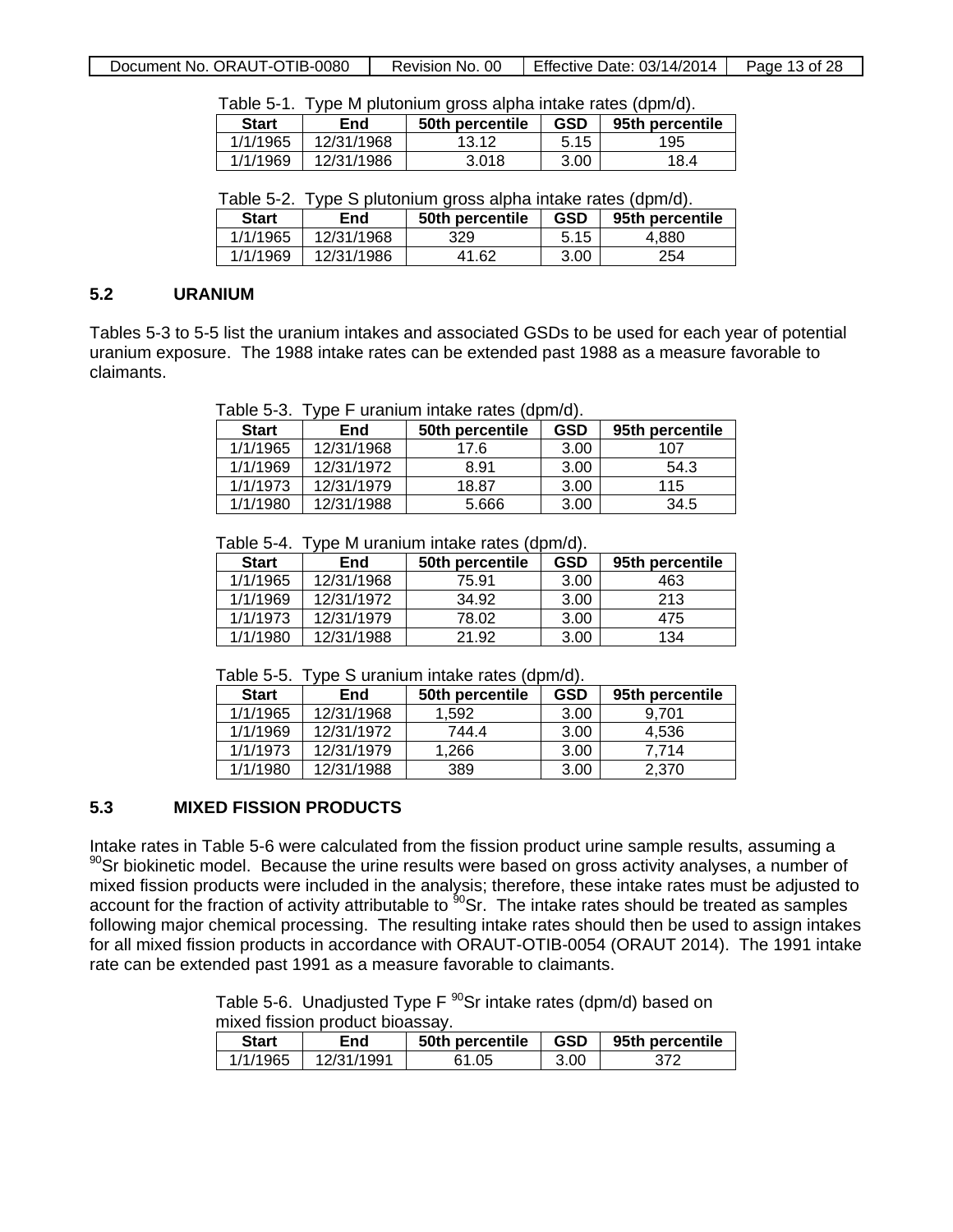| Document No. ORAUT-OTIB-0080<br>Revision No. 00   Effective Date: 03/14/2014<br>Page 14 of 28 |
|-----------------------------------------------------------------------------------------------|
|-----------------------------------------------------------------------------------------------|

#### **6.0 ATTRIBUTIONS AND ANNOTATIONS**

Where appropriate in this document, bracketed callouts have been inserted to indicate information, conclusions, and recommendations provided to assist in the process of worker dose reconstruction. These callouts are listed here in the Attributions and Annotations section, with information to identify the source and justification for each associated item. Conventional References, which are provided in the next section of this document, link data, quotations, and other information to documents available for review on the Project's Site Research Database (SRDB).

[1] Arno, Matthew. ORAU Team. Dose Reconstructor. January 21, 2011. These rules were developed based on examination of the data for trends in how the data was recorded, review of the internal dose technical basis document for SSFL (ORAUT 2010b) to determine default, and/or assumed analytical techniques and reporting conventions.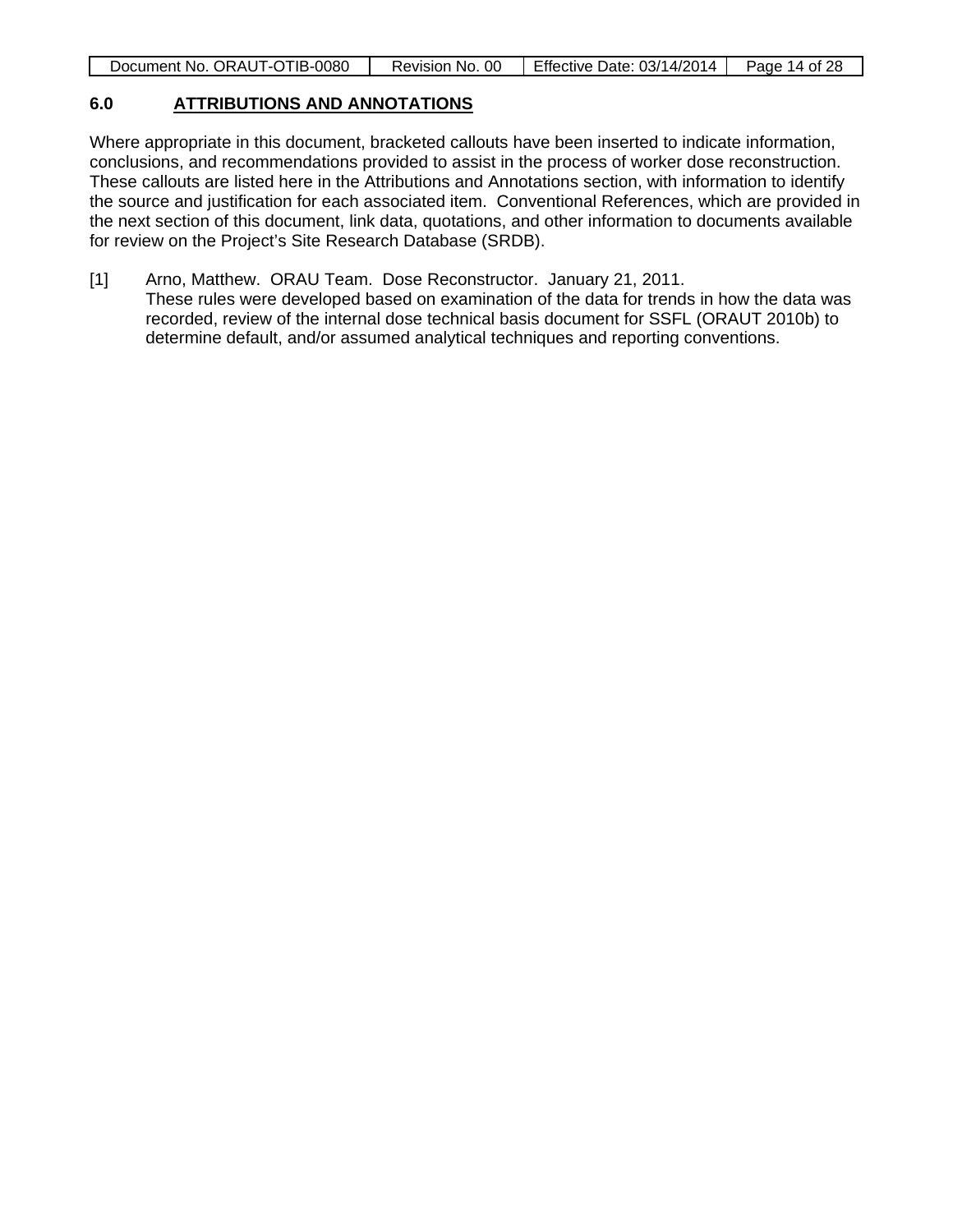| Document No. ORAUT-OTIB-0080 | Revision No. 00 | Effective Date: $03/14/2014$ <sup>1</sup> | Page 15 of 28 |
|------------------------------|-----------------|-------------------------------------------|---------------|
|------------------------------|-----------------|-------------------------------------------|---------------|

#### **REFERENCES**

- ICRP (International Commission on Radiological Protection), 1995, *Dose Coefficients for Intakes of Radionuclides by Workers*, Publication 68, Pergamon Press, Oxford, England. [SRDB Ref ID: 22731]
- ORAUT (Oak Ridge Associated Universities Team), 2004, *Coworker Data Exposure Profile Development*, ORAUT-PLAN-0014, Rev. 00, Oak Ridge, Tennessee, November 24.
- ORAUT (Oak Ridge Associated Universities Team), 2005, *Analysis of Coworker Bioassay Data for Internal Dose Assignment*, ORAUT-OTIB-0019, Rev. 01, Oak Ridge, Tennessee, October 7.
- ORAUT (Oak Ridge Associated Universities Team), 2006, *Generating Summary Statistics for Coworker Bioassay Data*, ORAUT-PROC-0095, Rev. 00, Oak Ridge, Tennessee, June 5.
- ORAUT (Oak Ridge Associated Universities Team), 2009, *Use of Claimant Datasets for Coworker Modeling*, ORAUT-OTIB-0075, Rev. 00, Oak Ridge, Tennessee, May 25.
- ORAUT (Oak Ridge Associated Universities Team), 2010a, *Estimating Doses for Plutonium Strongly Retained in the Lung*, ORAUT-OTIB-0049, Rev. 01 PC-2, Oak Ridge, Tennessee, November 29.
- ORAUT (Oak Ridge Associated Universities Team), 2010b, *Area IV of the Santa Susana Field Laboratory, the Canoga Avenue Facility, the Downey Facility, and the De Soto Avenue Facility (sometimes referred to as Energy Technology Engineering Center [ETEC] or Atomics International) - Occupational Internal Dose*, ORAUT-TKBS-0038-5, Rev. 01, Oak Ridge, Tennessee, April 26.
- ORAUT (Oak Ridge Associated Universities Team), 2012, *Analysis of Stratified Coworker Datasets*, ORAUT-RPRT-0053, Rev. 01, Oak Ridge, Tennessee, July 16.
- ORAUT (Oak Ridge Associated Universities Team), 2014, *Fission and Activation Product Assignment for Internal Dose-Related Gross Beta and Gross Gamma Analyses*, ORAUT-OTIB-0054, Rev. 02, Oak Ridge, Tennessee, March 6.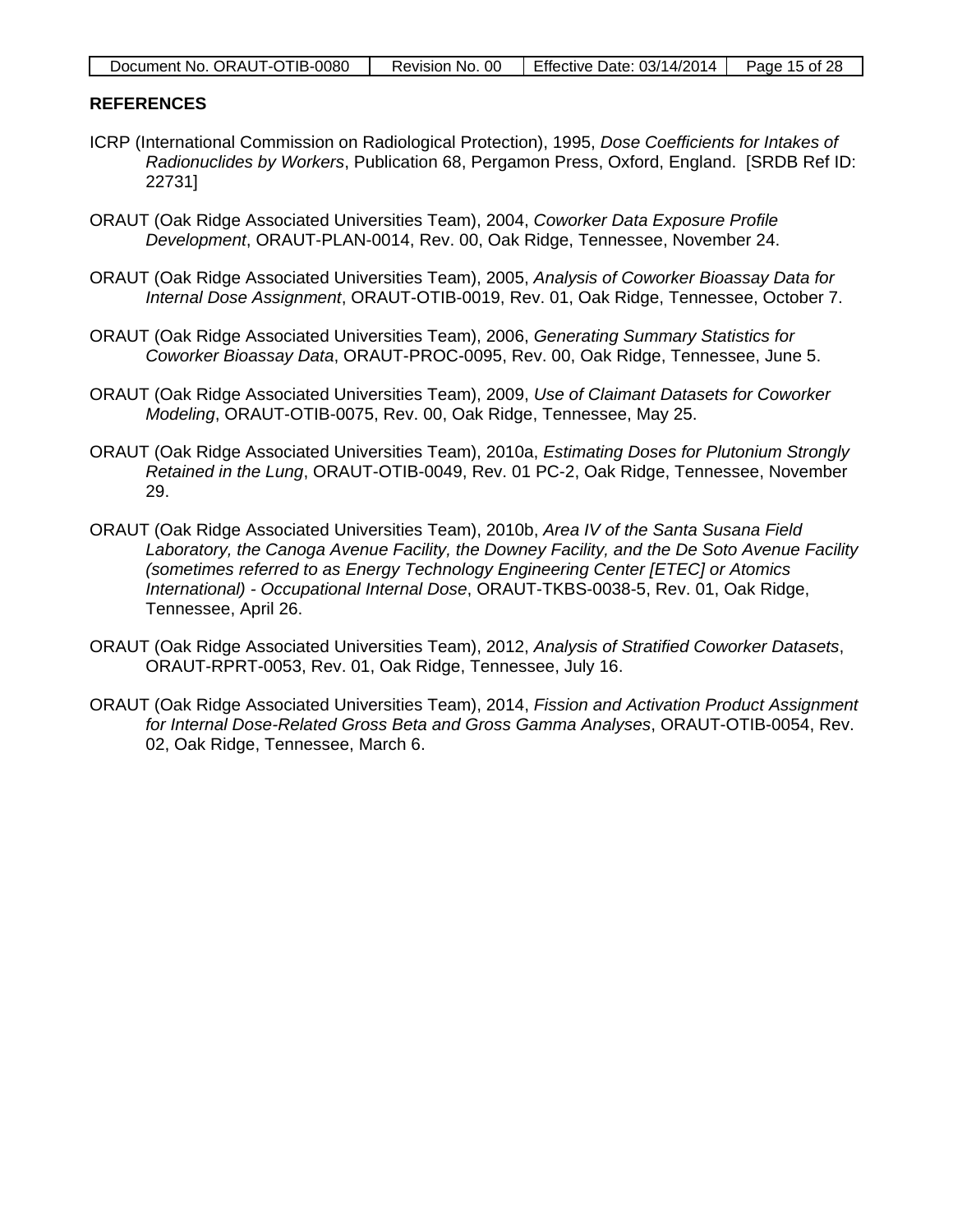# **ATTACHMENT A COWORKER DATA FIGURES**

Page 1 of 13

<span id="page-15-0"></span>

|  |  | Table A-1. 50th- and 84th-percentile urinary excretion |
|--|--|--------------------------------------------------------|
|  |  | rates of plutonium gross alpha, 1968 to 1986 (dpm/d).  |

| <b>Effective</b> | 50th       | 84th       | No. of    |
|------------------|------------|------------|-----------|
| bioassay date    | percentile | percentile | employees |
| 1/1/1968         | 0.064      | 0.328      | 34        |
| 1/1/1970         | 0.026      | 0.097      | 31        |
| 1/1/1974         | 0.013      | 0.040      | 28        |
| 1/1/1976         | 0.037      | 0.049      | 48        |
| 1/1/1980         | 0.022      | 0.034      | 30        |
| 1/1/1984         | 0.040      | 0.053      | 48        |
| 1/1/1986         | 0.020      | 0.031      | 53        |

Table A-2. 50th- and 84th-percentile urinary excretion rates of uranium gross alpha, 1965 to 1988 (dpm/d).

| <b>Effective</b> | 50th       | 84th       | No. of    |
|------------------|------------|------------|-----------|
| bioassay date    | percentile | percentile | employees |
| 7/1/1965         | 2.90       | 8.33       | 470       |
| 7/1/1966         | 4.52       | 10.83      | 298       |
| 7/1/1967         | 5.47       | 14.69      | 338       |
| 7/1/1968         | 6.22       | 14.05      | 269       |
| 7/1/1969         | 2.50       | 8.60       | 153       |
| 7/1/1970         | 3.41       | 7.79       | 164       |
| 7/1/1971         | 2.35       | 5.09       | 135       |
| 7/1/1972         | 1.68       | 5.67       | 122       |
| 7/1/1973         | 4.99       | 7.09       | 88        |
| 7/1/1974         | 5.95       | 7.53       | 86        |
| 7/1/1975         | 0.23       | 1.13       | 135       |
| 7/1/1976         | 5.77       | 8.03       | 166       |
| 7/1/1977         | 4.52       | 6.68       | 95        |
| 7/1/1978         | 4.89       | 14.14      | 147       |
| 7/1/1979         | 5.14       | 6.52       | 124       |
| 7/1/1980         | 1.76       | 3.66       | 109       |
| 7/1/1981         | 1.34       | 2.08       | 104       |
| 7/1/1982         | 0.22       | 0.86       | 75        |
| 7/1/1983         | 3.17       | 3.41       | 57        |
| 7/1/1986         | 2.05       | 3.18       | 34        |
| 7/1/1987         | 1.48       | 2.29       | 59        |
| 7/1/1988         | 1.44       | 2.24       | 63        |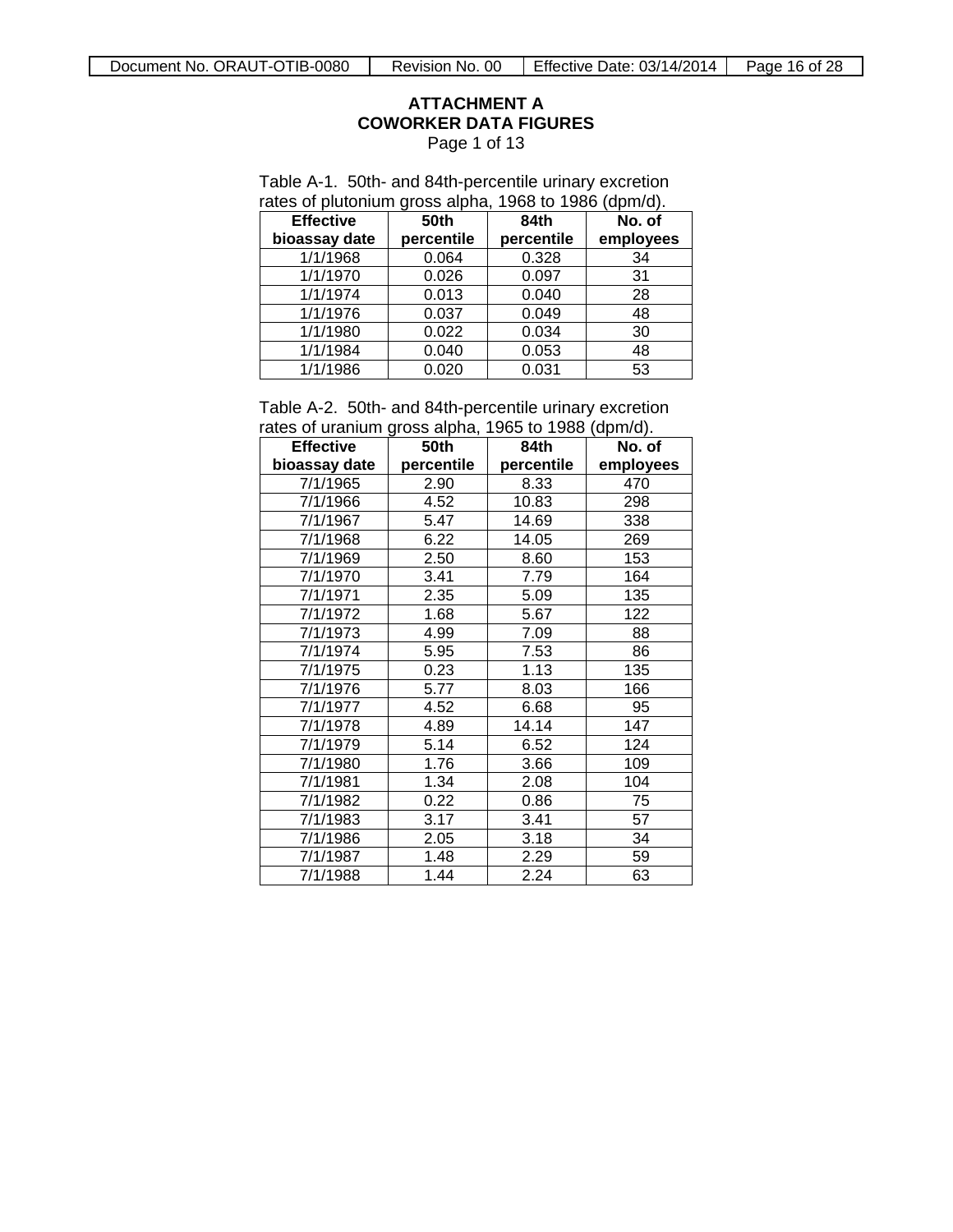#### **ATTACHMENT A COWORKER DATA FIGURES** Page 2 of 13

| <b>Effective</b> | 50th       | 84th       | No. of    |
|------------------|------------|------------|-----------|
| bioassay date    | percentile | percentile | employees |
| 7/1/1965         | 26.06      | 58.88      | 321       |
| 7/1/1966         | 21.04      | 38.26      | 216       |
| 7/1/1967         | 20.99      | 44.65      | 221       |
| 7/1/1968         | 19.63      | 30.48      | 154       |
| 7/1/1969         | 10.07      | 24.71      | 116       |
| 7/1/1970         | 19.34      | 24.40      | 125       |
| 7/1/1971         | 16.54      | 28.26      | 84        |
| 7/1/1972         | 14.67      | 23.58      | 75        |
| 7/1/1973         | 12.90      | 24.28      | 66        |
| 7/1/1974         | 4.65       | 22.27      | 55        |
| 7/1/1975         | 12.90      | 20.51      | 84        |
| 7/1/1976         | 18.72      | 29.14      | 67        |
| 7/1/1977         | 6.98       | 31.58      | 75        |
| 7/1/1978         | 14.25      | 30.33      | 118       |
| 7/1/1979         | 9.06       | 22.97      | 84        |
| 7/1/1980         | 5.54       | 17.07      | 82        |
| 7/1/1981         | 17.75      | 33.77      | 55        |
| 7/1/1982         | 14.67      | 33.51      | 65        |
| 7/1/1983         | 15.42      | 23.90      | 45        |
| 7/1/1984         | 3.59       | 14.29      | 65        |
| 7/1/1985         | 15.89      | 26.69      | 67        |
| 7/1/1986         | 16.15      | 27.12      | 78        |
| 7/1/1987         | 21.92      | 38.70      | 63        |
| 7/1/1988         | 24.52      | 29.45      | 65        |
| 7/1/1989         | 22.79      | 37.83      | 50        |
| 7/1/1990         | 7.67       | 45.77      | 33        |
| 3/1/1991         | 8.08       | 35.30      | 27        |





Figure A-1. Predicted plutonium bioassay results calculated using IMBA-derived plutonium intake rates (line) compared with bioassay results (dots), 50th percentile, 1965 to 1968, type M.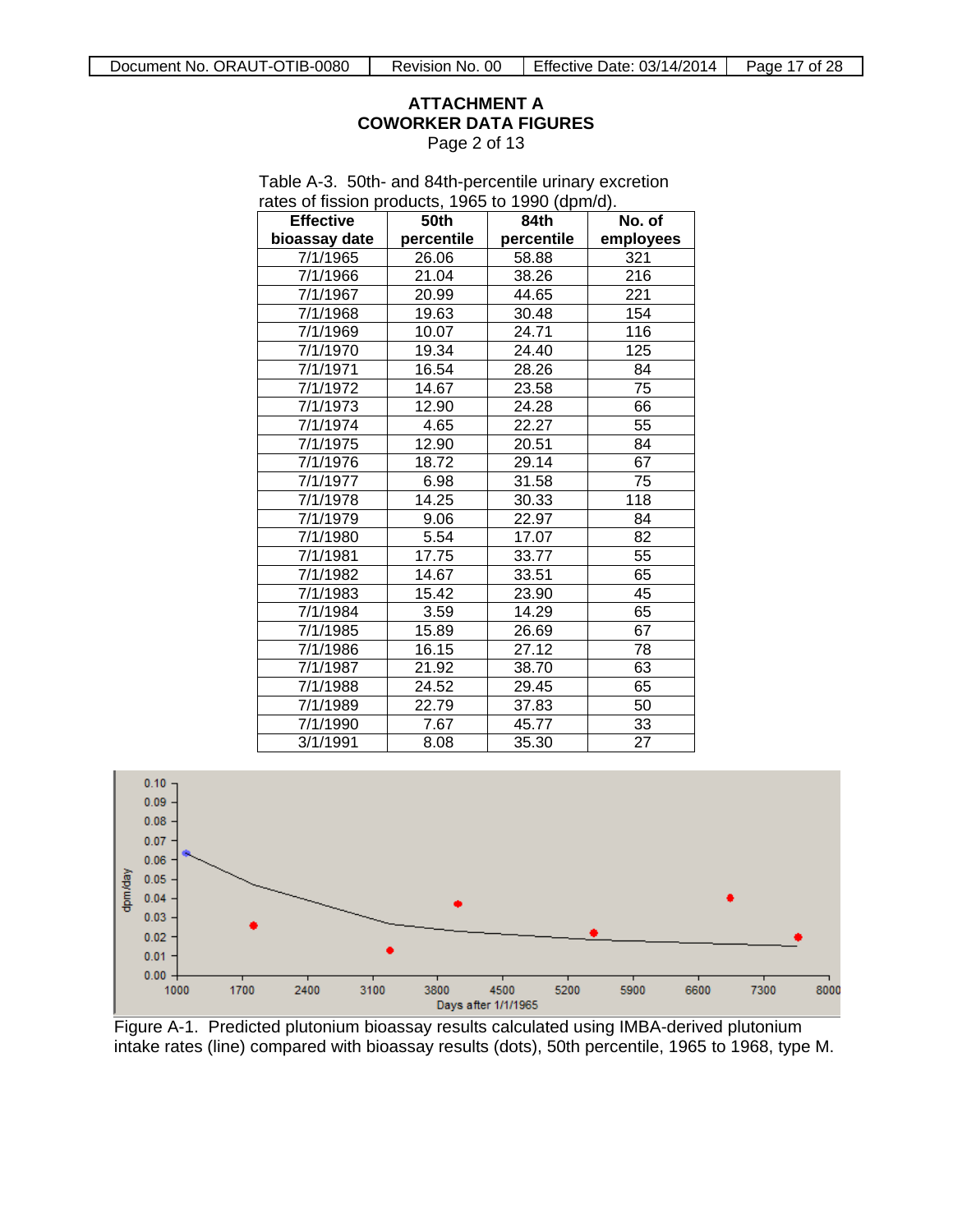# **ATTACHMENT A COWORKER DATA FIGURES**

Page 3 of 13



Figure A-2. Predicted plutonium bioassay results calculated using IMBA-derived plutonium intake rates (line) compared with bioassay results (dots), 50th percentile, 1969 to 1986, type M.



Figure A-3. Predicted plutonium bioassay results calculated using IMBA-derived plutonium intake rates (line) compared with bioassay results (dots), 84th percentile, 1965 to 1968, type M.



Figure A-4. Predicted plutonium bioassay results calculated using IMBA-derived plutonium intake rates (line) compared with bioassay results (dots), 84th percentile, 1969 to 1986, type M.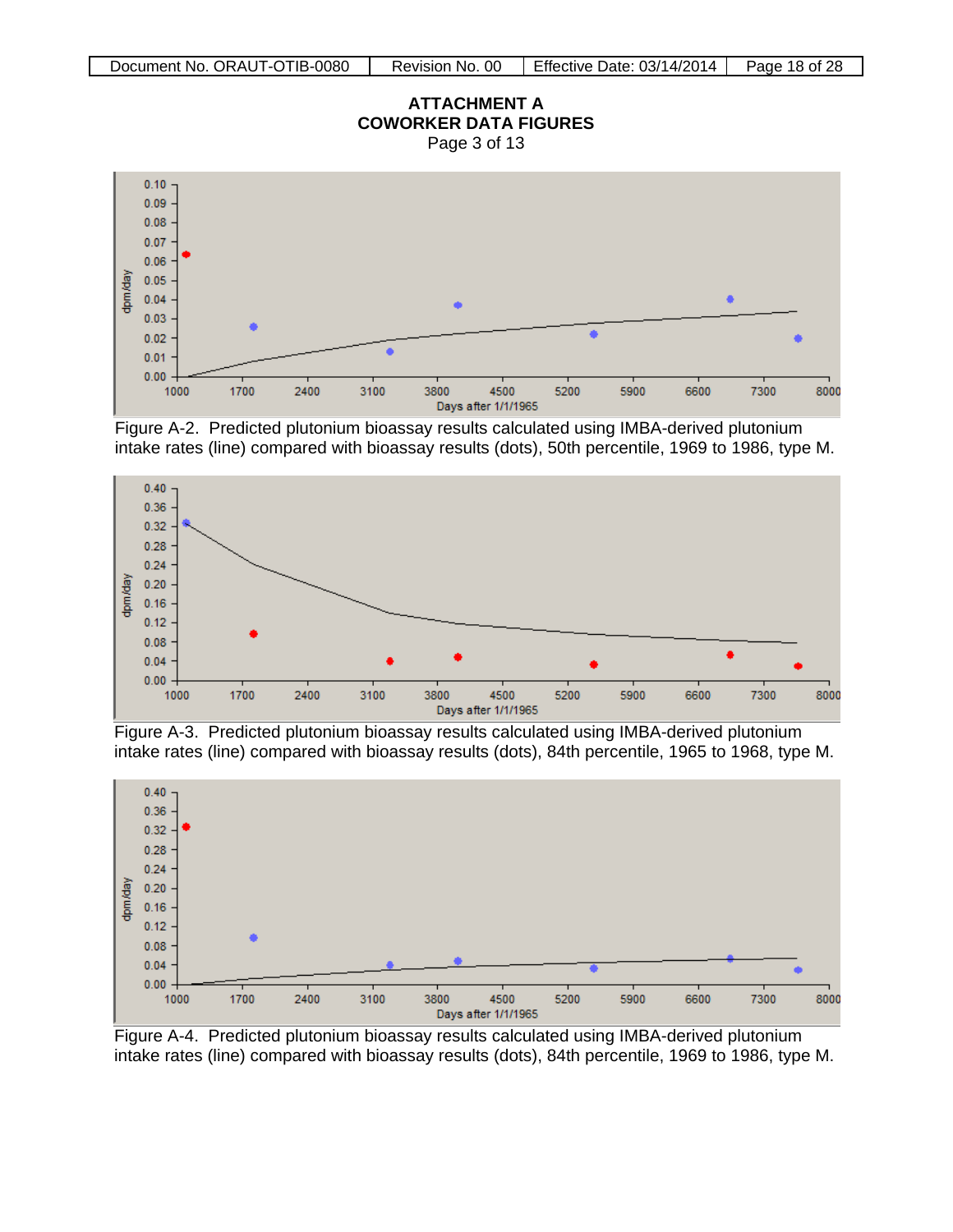

Figure A-5. Predicted plutonium bioassay results calculated using IMBA-derived plutonium intake rates (line) compared with bioassay results (dots), 50th percentile, all years, type M.



Figure A-6. Predicted plutonium bioassay results calculated using IMBA-derived plutonium intake rates (line) compared with bioassay results (dots), 84th percentile, all years, type M.

| Table A-4. Type in pluturium intake modellity results (uphi/u). |       |                 |            |          |                 |  |  |
|-----------------------------------------------------------------|-------|-----------------|------------|----------|-----------------|--|--|
| Year(s)                                                         | GМ    | 84th percentile | <b>GSD</b> | Adi. GSD | 95th percentile |  |  |
| 1965–1968                                                       | 13.12 | 67.61           | 5.15       | 5.15     | 195             |  |  |
| 1969–1986                                                       | 3.018 | 4.959           | .64        | 3.00     | 18.4            |  |  |

Table A-4. Type M plutonium intake modeling results (dpm/d).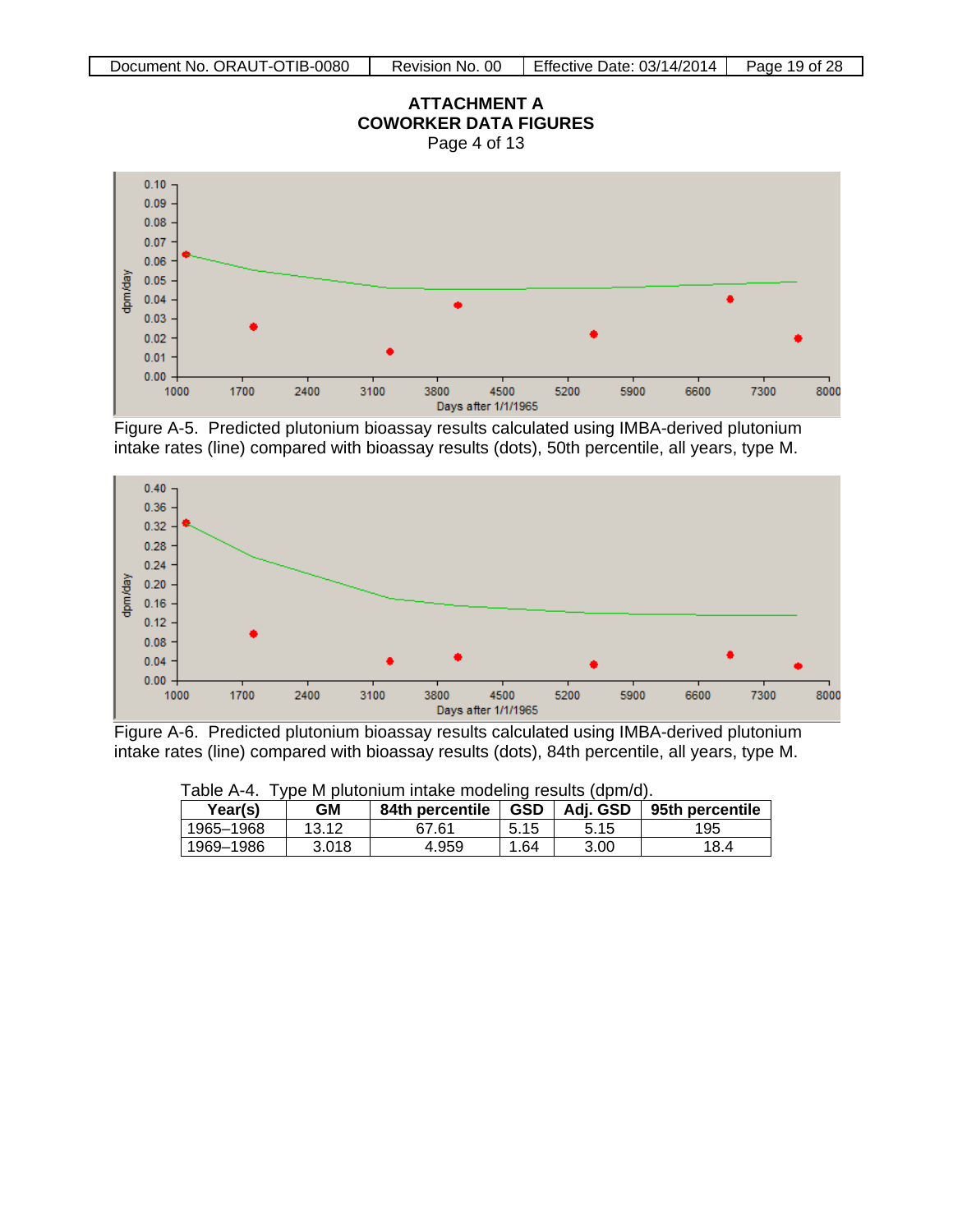

Figure A-7. Predicted plutonium bioassay results calculated using IMBA-derived plutonium intake rates (line) compared with bioassay results (dots), 50th percentile, 1965 to 1968, type S.



Figure A-8. Predicted plutonium bioassay results calculated using IMBA-derived plutonium intake rates (line) compared with bioassay results (dots), 50th percentile, 1969 to 1986, type S.



Figure A-9. Predicted plutonium bioassay results calculated using IMBA-derived plutonium intake rates (line) compared with bioassay results (dots), 84th percentile, 1965 to 1968, type S.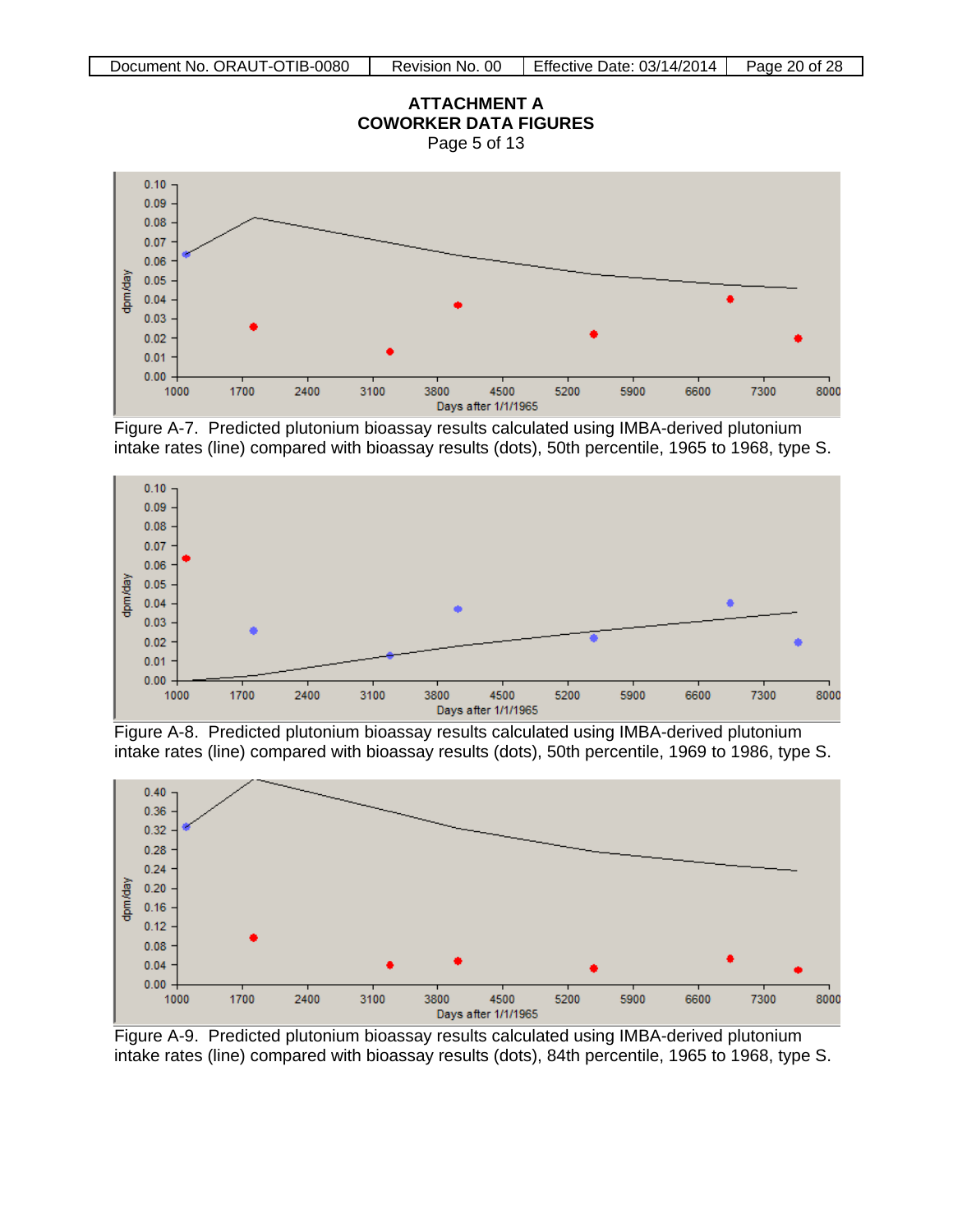# **ATTACHMENT A COWORKER DATA FIGURES**

Page 6 of 13



Figure A-10. Predicted plutonium bioassay results calculated using IMBA-derived plutonium intake rates (line) compared with bioassay results (dots), 84th percentile, 1969 to 1986, type S.



Figure A-11. Predicted plutonium bioassay results calculated using IMBA-derived plutonium intake rates (line) compared with bioassay results (dots), 50th percentile, all years, type S.



Figure A-12. Predicted plutonium bioassay results calculated using IMBA-derived plutonium intake rates (line) compared with bioassay results (dots), 84th percentile, all years, type S.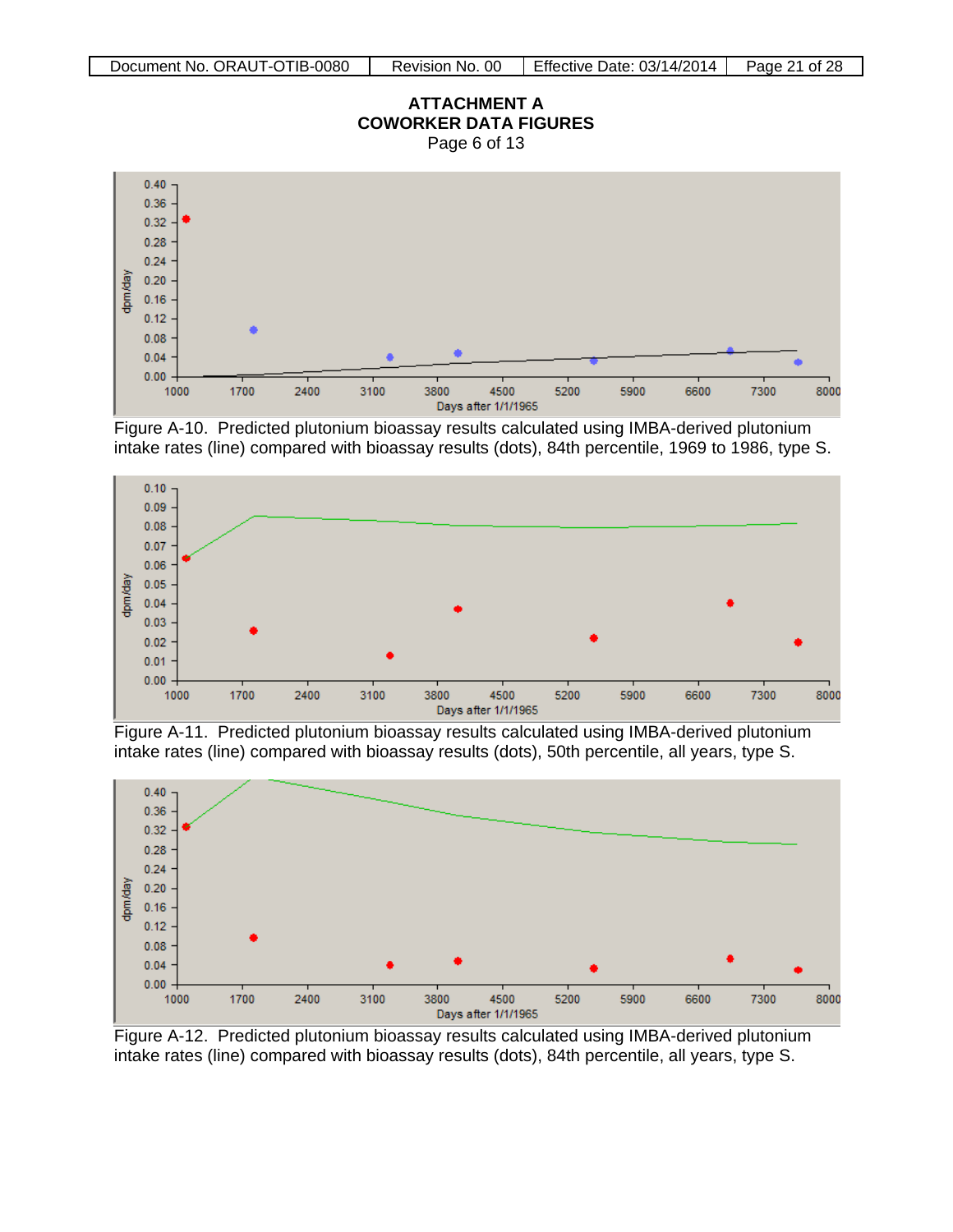# **ATTACHMENT A COWORKER DATA FIGURES**

Page 7 of 13

Table A-5. Type S plutonium intake modeling results (dpm/d).

| Year(s)   | GΜ    | 84th percentile | <b>GSD</b> | Adj. GSD | 95th percentile |
|-----------|-------|-----------------|------------|----------|-----------------|
| 1965-1968 | 329   | . 695           | 5.15       | 5.15     | 4.880           |
| 1969-1986 | 41.62 | 64.15           | .54        | 3.00     | 254             |



Figure A-13. Predicted uranium bioassay results calculated using IMBA-derived uranium intake rates (line) compared with bioassay results (dots), 50th percentile, all years, type F.



Figure A-14. Predicted uranium bioassay results calculated using IMBA-derived uranium intake rates (line) compared with bioassay results (dots), 84th percentile, all years, type F.

| Table A-0.<br>ype r uranium intake modeling results (uphi/u). |       |                 |            |          |                 |  |  |
|---------------------------------------------------------------|-------|-----------------|------------|----------|-----------------|--|--|
| GМ<br>Year(s)                                                 |       | 84th percentile | <b>GSD</b> | Adj. GSD | 95th percentile |  |  |
| 1965-1968                                                     | 17.6  | 44.09           | 2.51       | 3.00     | 107             |  |  |
| 1969-1972                                                     | 8.91  | 24.35           | 2.73       | 3.00     | 54.3            |  |  |
| 1973-1979                                                     | 18.87 | 30.03           | 1.59       | 3.00     | 115             |  |  |
| 1980-1988                                                     | 5.666 | 8.652           | 1.53       | 3.00     | 34.5            |  |  |

| Table A-6. Type F uranium intake modeling results (dpm/d). |  |  |  |  |  |  |  |
|------------------------------------------------------------|--|--|--|--|--|--|--|
|------------------------------------------------------------|--|--|--|--|--|--|--|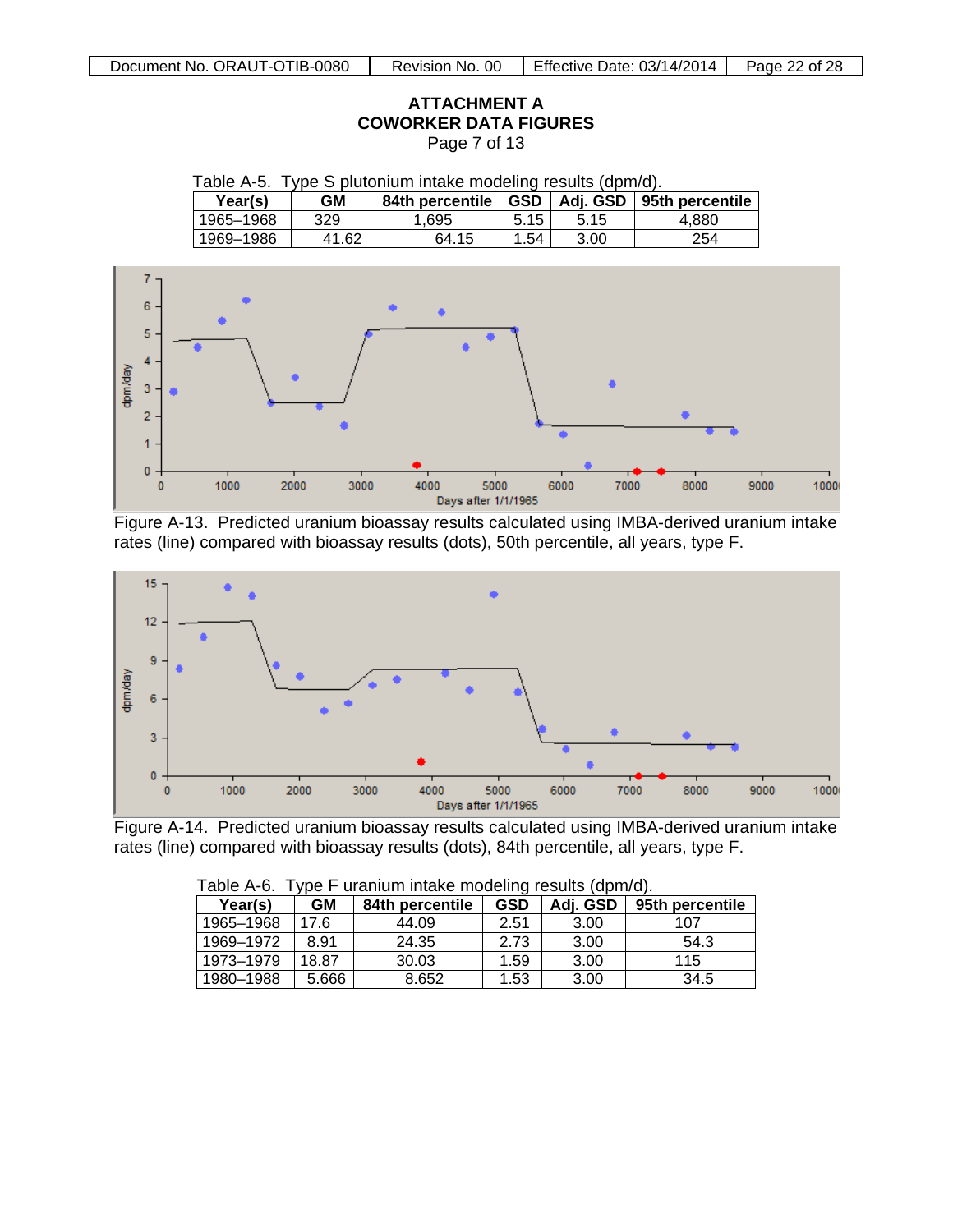





Figure A-15. Predicted uranium bioassay results calculated using IMBA-derived uranium intake rates (line) compared with bioassay results (dots), 50th percentile, all years, type M.



Figure A-16. Predicted uranium bioassay results calculated using IMBA-derived uranium intake rates (line) compared with bioassay results (dots), 84th percentile, all years, type M.

| .<br>$100$ in and from finding inducting reduitor (aprilled). |       |                 |            |          |                 |  |  |
|---------------------------------------------------------------|-------|-----------------|------------|----------|-----------------|--|--|
| Year(s)                                                       | GМ    | 84th percentile | <b>GSD</b> | Adj. GSD | 95th percentile |  |  |
| 1965-1968                                                     | 75.91 | 190.7           | 2.51       | 3.00     | 463             |  |  |
| 1969–1972                                                     | 34.92 | 93.84           | 2.69       | 3.00     | 213             |  |  |
| 1973–1979                                                     | 78.02 | 124.1           | 1.59       | 3.00     | 475             |  |  |
| 1980-1988                                                     | 21.92 | 33.04           | 1.51       | 3.00     | 134             |  |  |

Table A-7. Type M uranium intake modeling results (dpm/d).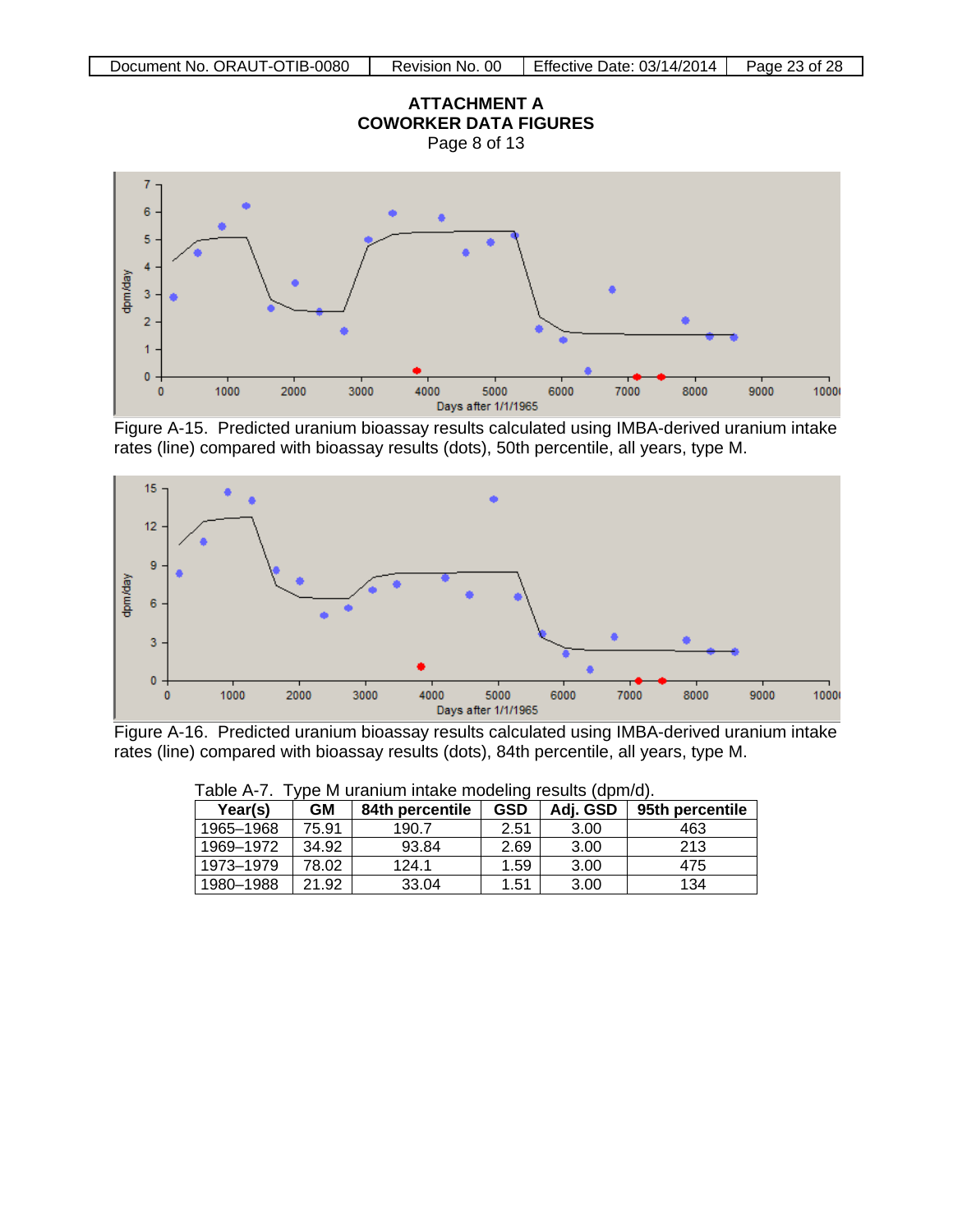

Figure A-17. Predicted uranium bioassay results calculated using IMBA-derived uranium intake rates (line) compared with bioassay results (dots), 50th percentile, 1965 to 1968, type S.



Figure A-18. Predicted uranium bioassay results calculated using IMBA-derived uranium intake rates (line) compared with bioassay results (dots), 50th percentile, 1969 to 1972, type S.



Figure A-19. Predicted uranium bioassay results calculated using IMBA-derived uranium intake rates (line) compared with bioassay results (dots), 50th percentile, 1973 to 1979, type S.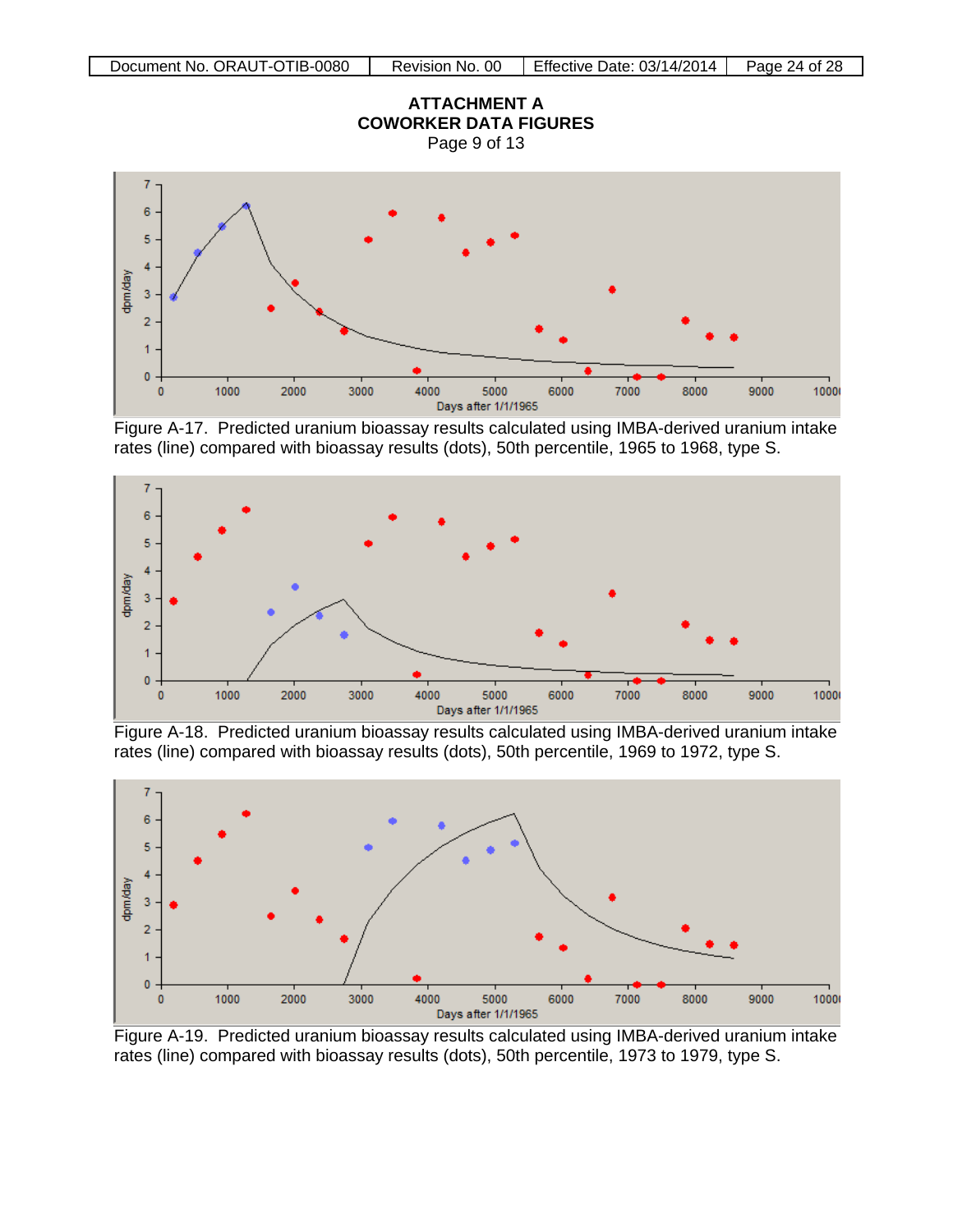

Figure A-20. Predicted uranium bioassay results calculated using IMBA-derived uranium intake rates (line) compared with bioassay results (dots), 50th percentile, 1980 to 1988, type S.



Figure A-21. Predicted uranium bioassay results calculated using IMBA-derived uranium intake rates (line) compared with bioassay results (dots), 84th percentile, 1965 to 1968, type S.



Figure A-22. Predicted uranium bioassay results calculated using IMBA-derived uranium intake rates (line) compared with bioassay results (dots), 84th percentile, 1969 to 1972, type S.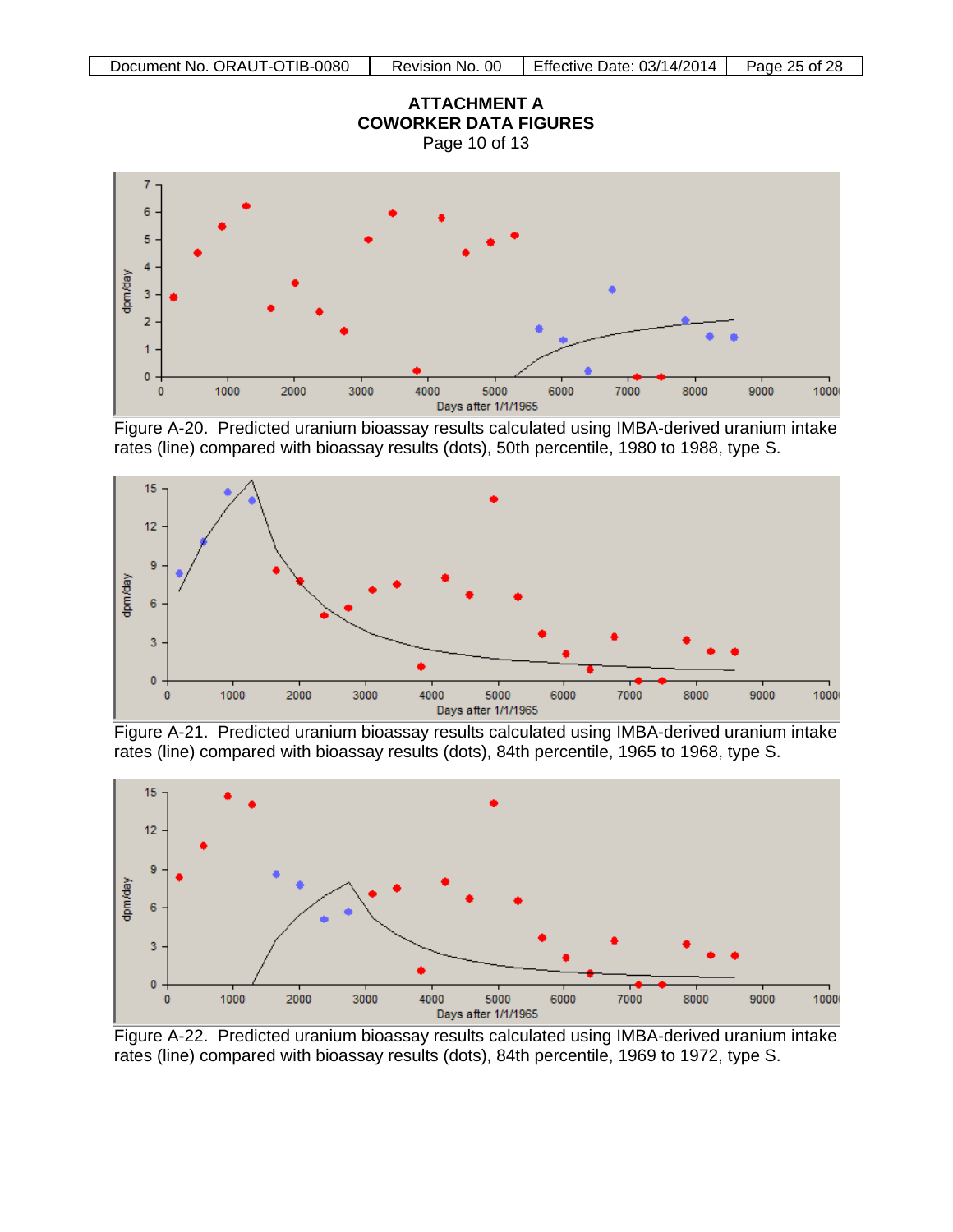

Figure A-23. Predicted uranium bioassay results calculated using IMBA-derived uranium intake rates (line) compared with bioassay results (dots), 84th percentile, 1973 to 1979, type S.



Figure A-24. Predicted uranium bioassay results calculated using IMBA-derived uranium intake rates (line) compared with bioassay results (dots), 84th percentile, 1980 to 1988, type S.



Figure A-25. Predicted uranium bioassay results calculated using IMBA-derived uranium intake rates (line) compared with bioassay results (dots), 50th percentile, all years, type S.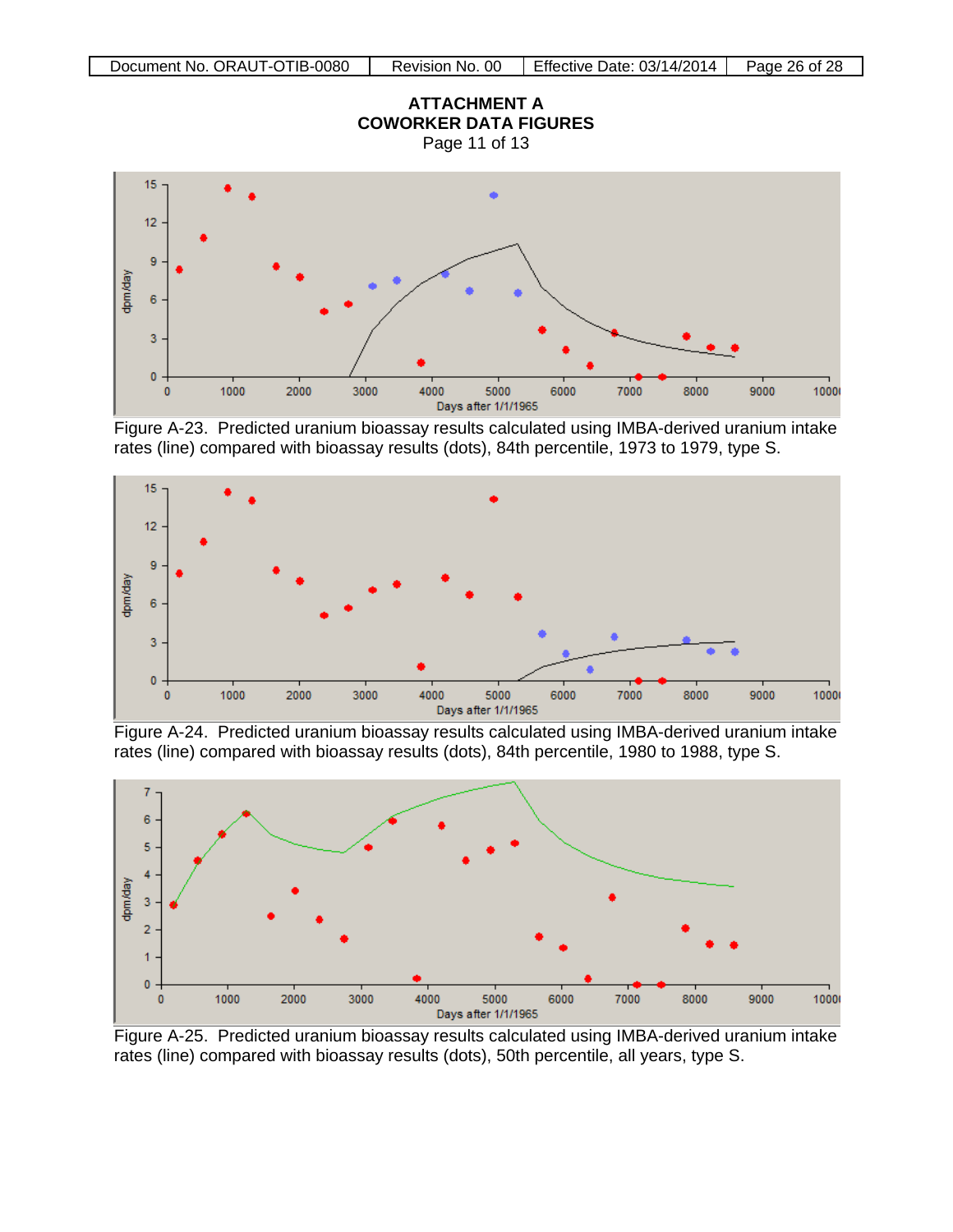

Figure A-26. Predicted uranium bioassay results calculated using IMBA-derived uranium intake rates (line) compared with bioassay results (dots), 84th percentile, all years, type S.

| $1$ apic $\pi$ -v. | ype o aramam intake modeling results (upin/u). |                 |            |          |                 |  |
|--------------------|------------------------------------------------|-----------------|------------|----------|-----------------|--|
| Year(s)<br>GМ      |                                                | 84th percentile | <b>GSD</b> | Adj. GSD | 95th percentile |  |
| 1965-1968          | 1.592                                          | 3.930           | 2.47       | 3.00     | 9.701           |  |
| 1969-1972          | 744.4                                          | 1.998           | 2.68       | 3.00     | 4,536           |  |
| 1973-1979          | .266                                           | 2.101           | 1.66       | 3.00     | 7.714           |  |
| 1980-1988          | 389                                            | 581             | 1.49       | 3.00     | 2.370           |  |

| Table A-8. Type S uranium intake modeling results (dpm/d). |  |  |  |  |
|------------------------------------------------------------|--|--|--|--|
|------------------------------------------------------------|--|--|--|--|



Figure A-27. Predicted strontium bioassay results calculated using IMBA-derived strontium intake rates (line) compared with bioassay results (dots), 50th percentile, all years, type F.